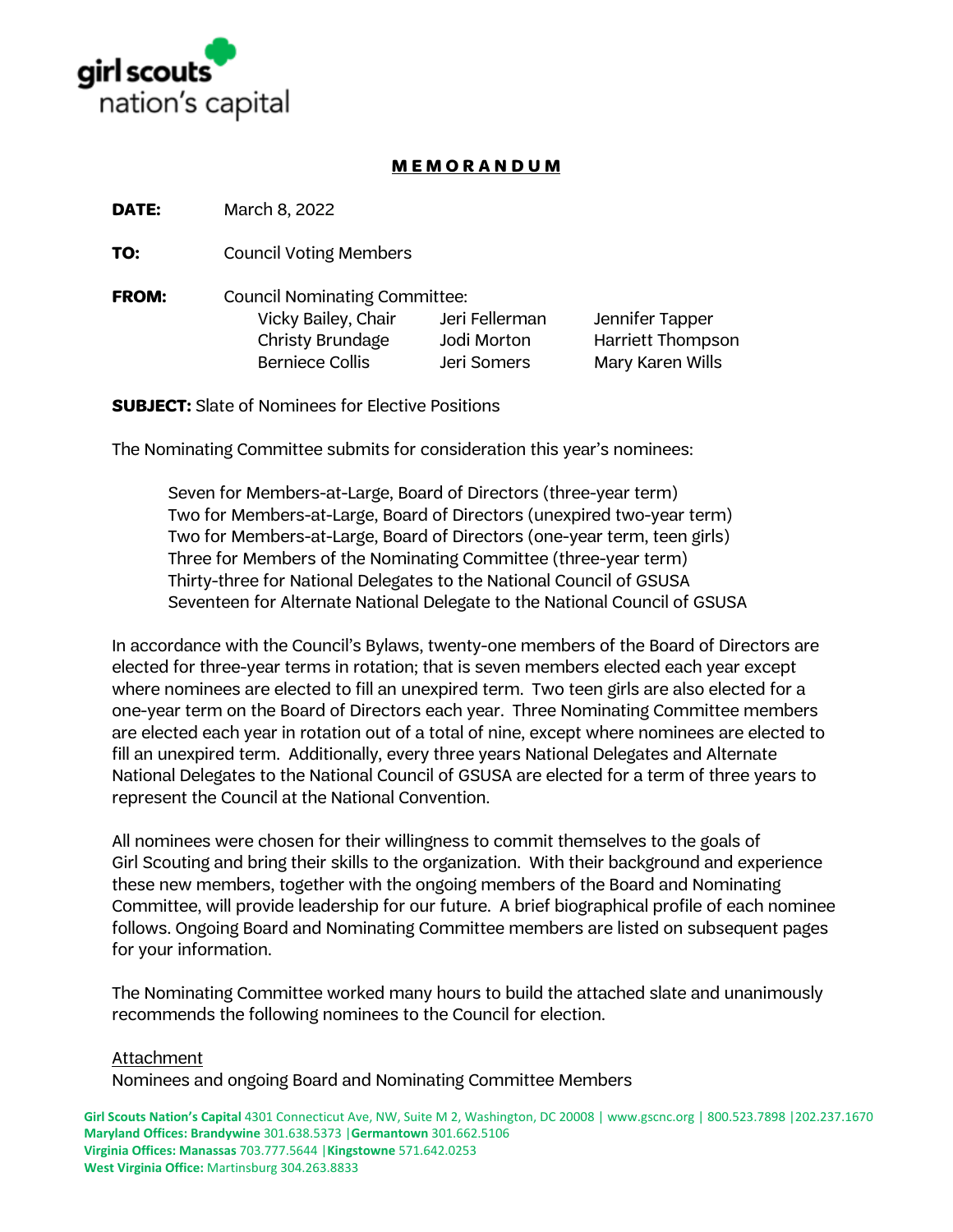## **NOMINEES FOR MEMBERS-AT-LARGE, BOARD OF DIRECTORS**

**(Three-year Term: October 1, 2022 – September 30, 2025)**



## **Tracy DeCock** Washington, DC

*Executive Vice President and Corporate Banking Market Leader for Greater Maryland and Greater Washington Area* **PNC Bank**

Tracy DeCock has more than 25 years of corporate banking experience, advising clients on financial decisions in the areas of capital raising, treasury management, mergers and acquisitions, etc… She runs one of the bank's largest corporate markets and has also led the bank's Commercial and Corporate Banking Development Program (CCBDP). The CCBDP role involved recruiting, training, and placing collegiate talent across the bank's franchise. Prior to joining PNC, she worked for her family business in the real

estate and retail industries. She also worked for Bank of America in Chicago.

Although her day job has been helping clients and developing future banking/industry leaders, Tracy has served in several DEI Leadership Roles for PNC as well. These roles include founding and sponsoring our headquarter women's EBRG, Women Connect, and currently serving as Executive Sponsor of C&IB ForWARD. This initiative is focused on retaining and promoting early-career women in corporate banking. Tracy has received recognition for her professional success and diversity leadership which includes Western PA Athena finalist, Girl Scouts of Western PA Women and Girls of Distinction (2017), and Working Mother of the year for PNC in Working Mother Magazine.

She has served on The United Way of Southwestern PA Board of Directors and was the chair of their Women's Leadership Committee for two campaigns. She also was on the board of Little Lake Theatre.

Tracy is a graduate of Indiana University with a B.S. in finance. She and her husband are recent empty-nesters with two adult children and a rescue dog.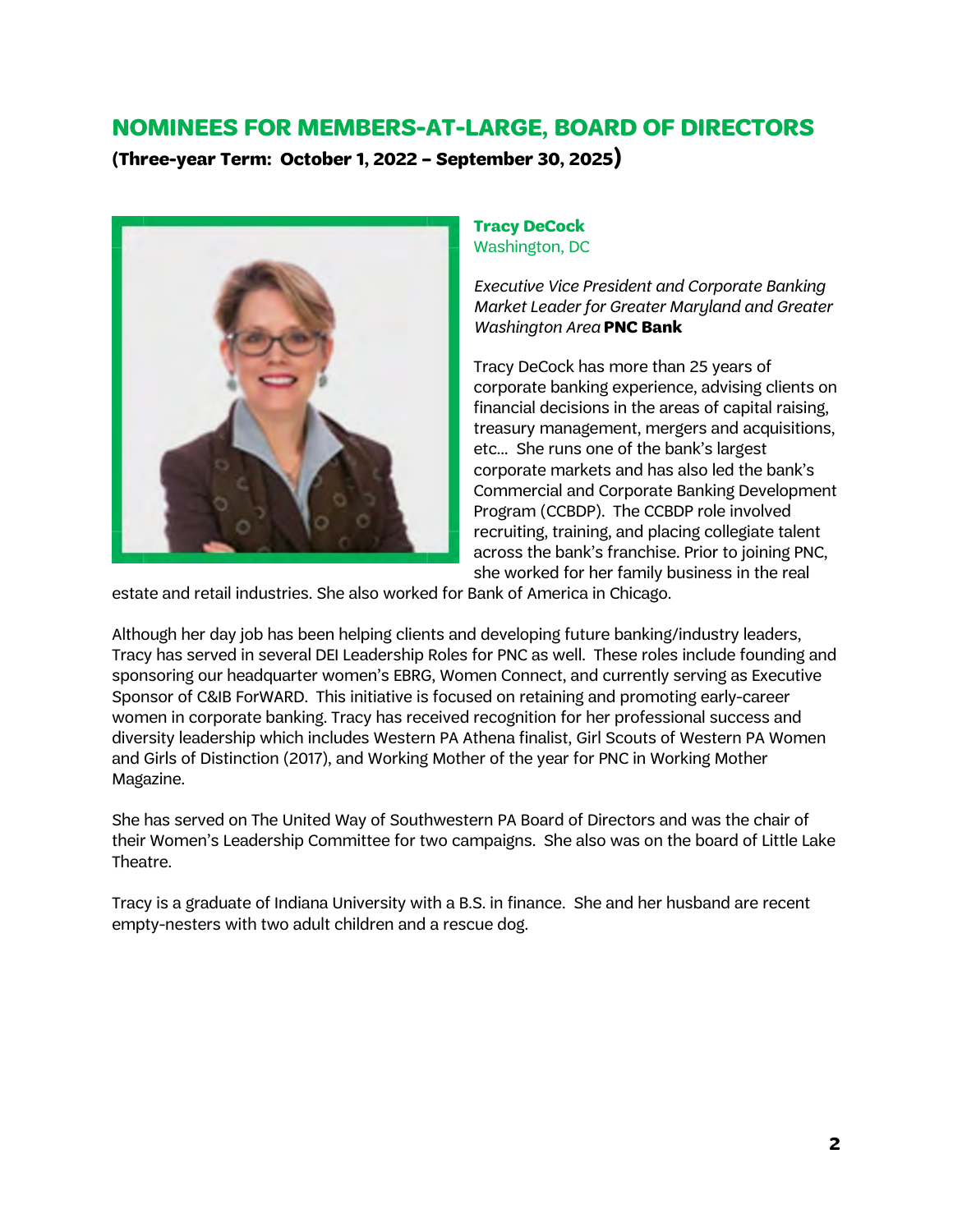

#### **Paul Donato** Arlington, VA

## *Principal* **Ernst & Young LLP**

As the Principal at Ernst & Young LLP, Paul leads the Business and Technology Consulting practice for the Government & Public Sector practice. He holds a BA from the University of Virginia.

He is the proud father of a Girl Scout Brownie and has been instrumental in helping her sell Girl Scout cookies. Paul has been a member of Girl Scouts Nation's Capital Board of Directors since 2020. He is a member of the Golf Classic Committee, former co-

chair of the Strategic Planning Ad Hoc Committee, and former member of the Governance Advisory Committee.



#### **Natalie O. Ludaway** Washington, DC

*Chief Growth & Legal Officer* **CINQ Care Inc.**

Natalie is the Chief Growth & Legal Officer with CINQ Care Inc., a community-based ambulatory delivery system, with the mission to improve the health and well-being of their members and communities; and embracing the opportunity to deliver whole person care to Black and Brown populations, especially those hit

hard by COVID-19.

Natalie is a former a partner of

Crowell & Moring LLP Washington, D.C. office and a member of its State Attorneys General Enforcement & Investigations and Advertising & Media groups. With both government and private practice experience, Natalie approaches matters with a true appreciation for the complexities of the regulatory, enforcement, and litigation spaces.

During her five years (2015-2020) as Chief Deputy of the Office of Attorney General (OAG) for the District of Columbia, Natalie oversaw multistate and single jurisdiction investigations, enforcement, and litigation matters in all areas of AG authority.

Natalie has been a member of Girl Scouts Nation's Capital Board of Directors since 2019. She is a member of the Investment Committee, Major Gifts Committee, Women's Advisory Board, former member of the Strategic Planning Ad Hoc Committee and Nominating Committee, and former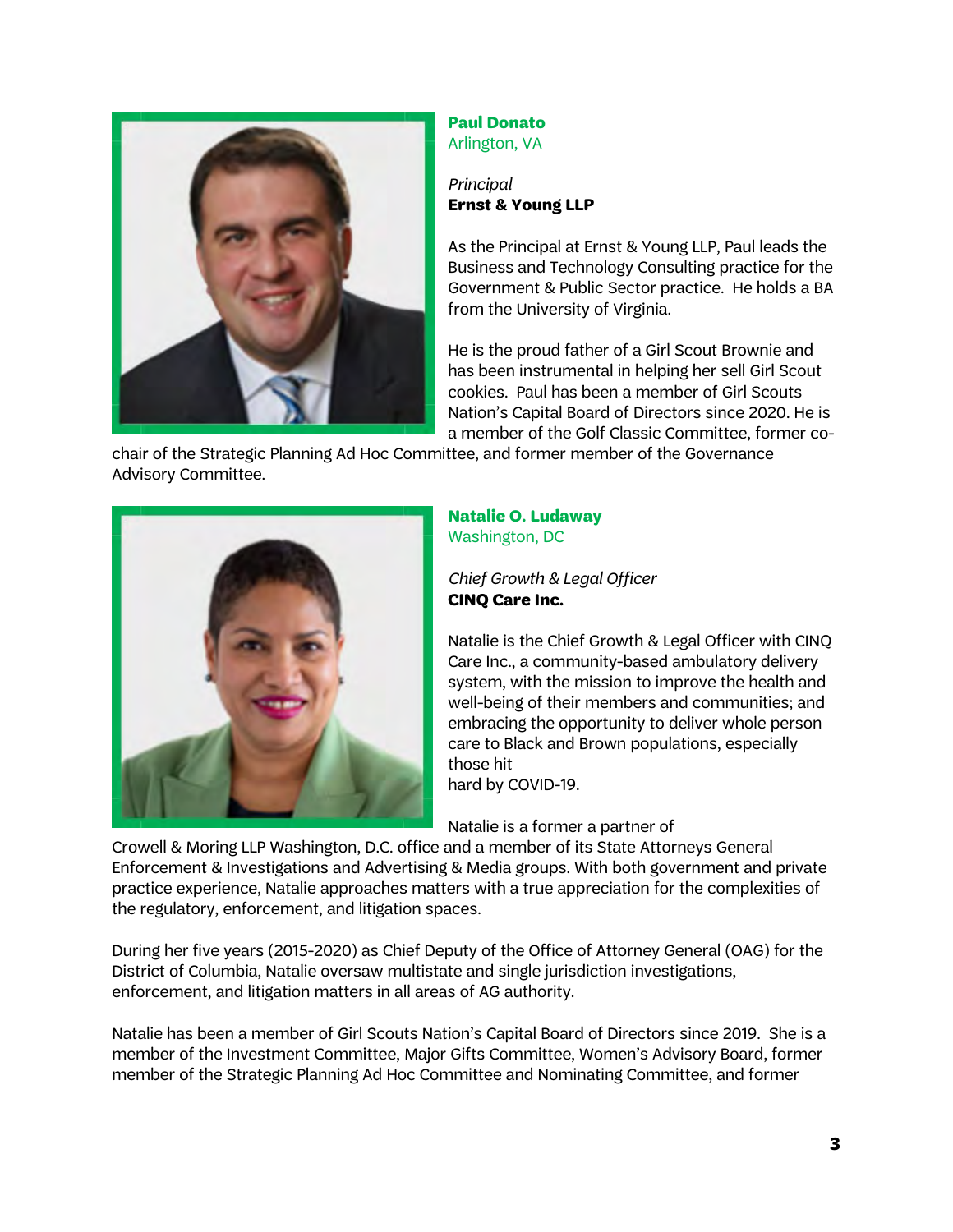Camp CEO participant. Natalie is a Lifetime Girl Scout Member, the mom of a Girl Scout, and has held many volunteer positions in her daughter's troop.



### **Janet Osborn** Washington, DC

*Managing Director and East Region Leader* **Aon Corporation** (New England, Mid Atlantic and Carolinas)

Janet leads a team of over 1,000 professionals to deliver exceptional advice, service and outcomes to Aon's Risk, Retirement and Health Consulting clients through 12 offices in the East Region. Janet joined Aon (then Hewitt Associates) in 1999 after 10 years at Sallie Mae, where she held progressively larger roles in the firm's higher education finance group, including leading the development of Sallie Mae's first student loan origination

vehicle and managing a team of 10 account leaders to secure over \$1 billion in annual student loan volume.

Janet is active in the local business and non-profit communities. She is a member of the Economic Club of Washington, Vice President of the William & Mary Alumni Association, President of the Trustees of the Funds (endowment management oversight for the Episcopal Diocese of Virginia), and a board member for Junior Achievement of Washington, the Northern Virginia Chamber of Commerce, and the Wolf Trap Foundation. In addition, she serves on the William & Mary Management Consulting Advisory Board and is a member of the Washington CFA Society. Janet was a Girl Scout growing up and sold the most cookies in her troop, she has a vintage bracelet to prove it. Janet has been a member of Girl Scouts Nation's Capital Board of Directors since 2021. She is a member of the Governance Advisory Committee, Grievance Committee, and was delighted to attend her first Camp CEO last Fall!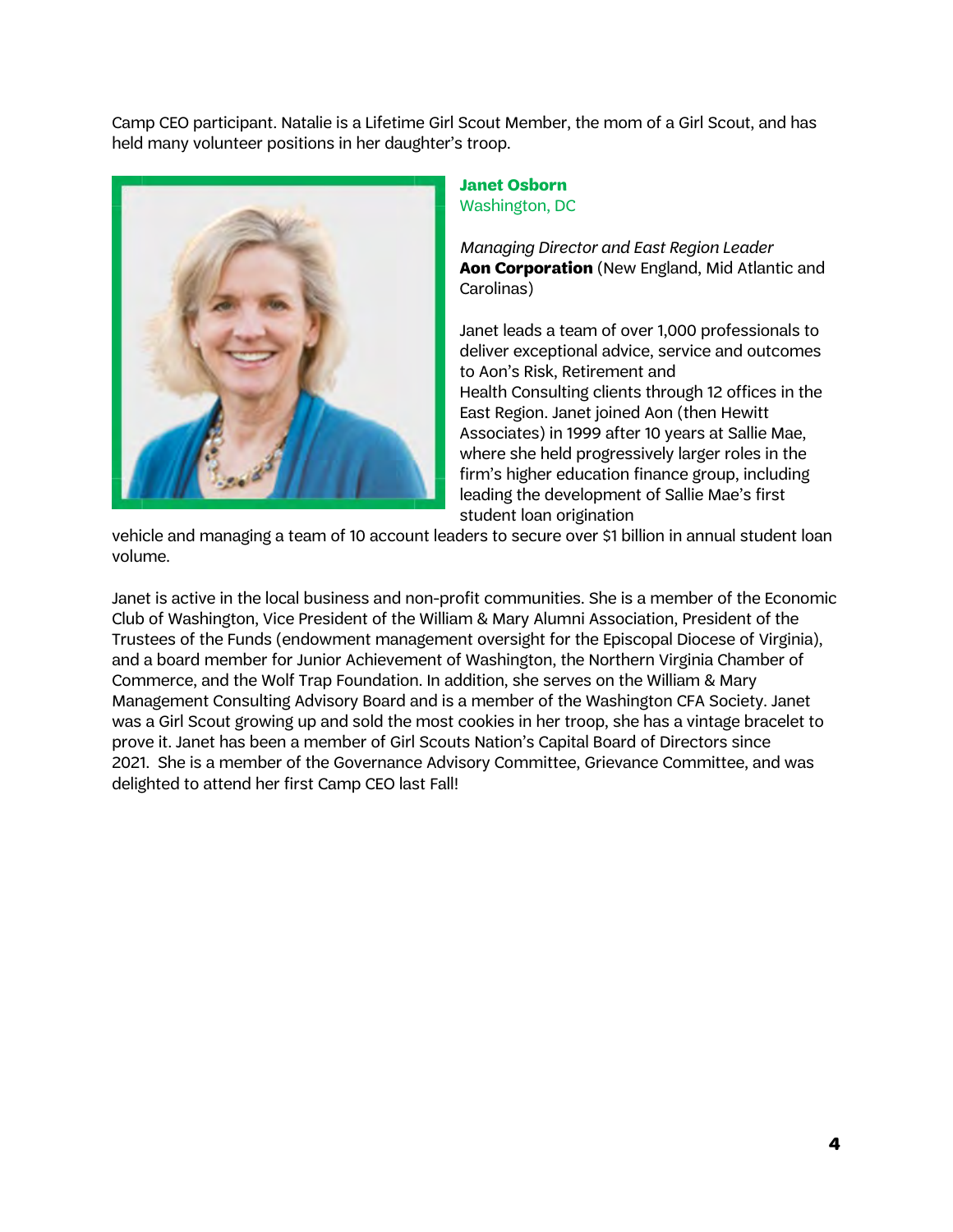

## **Chandra Graham Parker** Upper Marlboro, MD

## *Obstetrician Gynecologist* **Mid-Atlantic Permanente Group, Inc.**

Dr. Chandra Graham Parker is an obstetriciangynecologist with the Mid-Atlantic Permanente Medical Group and sees patients at the Kaiser Permanente in Largo Medical Center. Prior to joining the Mid-Atlantic Permanente Medical Group in 2016, she was in private practice for nearly a decade and affiliated with hospitals throughout Anne Arundel, Montgomery, and Prince George's counties. After graduating from the University of Virginia School of Medicine in 1999, she completed

her residency at Sinai Hospital in Baltimore, Maryland, and joined the OBGYN faculty at the University of Maryland School of Medicine in 2003. She is active in her church and community where she has been a Girl Scout Troop leader for the past three years, judges annual school science fairs, hosts Science on Sunday projects, and organizes community food and clothing drives.



#### **Jeri K. Somers** Washington, DC

*Mediator and Arbitrator*

**The McCammon Group** - Alternate Dispute Resolution (ADR)

In her role at The McCammon Group as an ADR neutral, the Honorable Jeri K. Somers mediates and/or arbitrates government contracts matters, construction matters, and other industry disputes. She is also a partner with the Potomac Law Group, PLLC, a new model law firm, where she provides legal guidance in government contracts, construction, and other specialties, in addition to providing

expert consultation and testimony in the area of federal government contracts.

Prior to retiring from the CBCA in 2021, Judge Somers presided over high-stakes trials with millions of dollars at stake and issued decisions in cases arising under the Contract Disputes Act, and other unique statutory schemes. As chair, she was also responsible for the management of the CBCA, which has worldwide jurisdiction, and its budget. Judge Somers is widely known and respected in the government contracts community. Before her appointment as chair of the CBCA, she served as vice chair from 2008 until 2017. Prior to the creation of the CBCA in 2007, Judge Somers, served as an administrative judge on the Department of Transportation Board of Contract Appeals.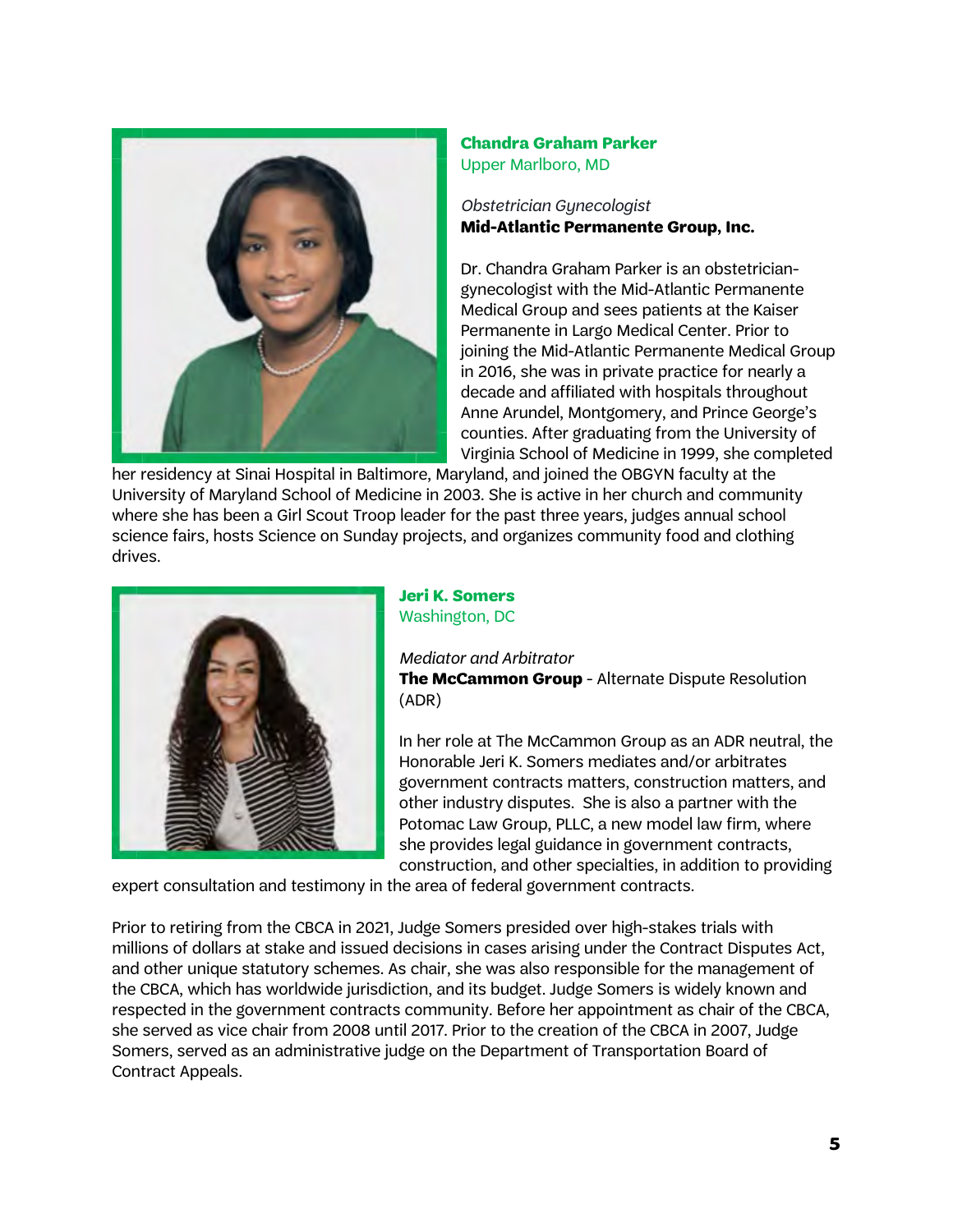Judge Somers' impressive record across her 35 years in legal practice began when she served in the US Air Force as a lawyer in the Judge Advocate General Corps. While on active duty, Judge Somers provided legal advice on international law of war issues, served as a prosecutor and defense counsel, and ultimately litigated cases before the Armed Services Board of Contract Appeals. After transitioning to the Reserves, Judge Somers served in the US Department of Justice (DOJ)'s Commercial Litigation Branch, where she litigated on behalf of the US in the Court of Federal Claims and in appeals before the United States Court of Appeals for the Federal Circuit, including some of the most high-profile government contracts cases of the era. She then spent six years as an AUSA in the Eastern District of Virginia (Alexandria division), litigating all manner of disputes, including one of the last "Scanwell" bid protest cases in US District Court. She also worked as a lawyer in private practice before her appointment to the DOT Board in 2003. Meanwhile, Judge Somers served for many years as the Staff Judge Advocate for the DC Air National Guard and provided critical guidance to the Commanding General during the attacks of September 11, 2001. Prior to retiring in 2008, with the rank of Lieutenant Colonel, Judge Somers served as a military judge in the USAF Reserves.

She has been a professorial lecturer in law at the George Washington University Law School since 2009, where she also serves on the school's Government Contracts Advisory Board, and as an adjunct professor at the American University Washington College of Law since 2018. She is actively involved in the American Bar Association's Public Contract Law Section. Judge Somers is member of Girl Scouts Nation's Capital Nominating Committee and a member of the Women's Advisory Board. She is also a Gold Award Girl Scout.



#### **Brigitta S. Toruño** Ashburn, VA

### *Founder/CEO* **UNO Translations and Communications, LLC**

Brigitta's love of her native language, Spanish, fueled her desire to work with languages and launch UNO Translations and Communications, LLC (UNO) in 1998. UNO considers itself a linguistic partner to companies, not only offering translation services in more than 200 languages, but also consulting with companies in international cultural business issues. Her personal experience seeing her parents struggle in learning another language and culture gives Brigitta a true

passion for her work and has formed the basis for her company's philosophy and mission.

Brigitta, a bilingual native of the Washington, DC area, was born in Bethesda, Maryland, and grew up in Alexandria, Virginia. The daughter of an Argentine father and Ecuadorian mother, her native language is Spanish. She received her Bachelor of Science degree in Business Administration from Averett College and successfully completed the Minority Business Executive Program from Dartmouth's Tuck School of Business and University of Virginia's Darden School of Business. In 2020, Brigitta was appointed by the Office of the Governor to the Virginia Council on Women. She is honored to serve as the Chair of the Loudoun Literacy Council, and a board member for 100 Women Strong. She is a past board member of the George Mason University Women in Business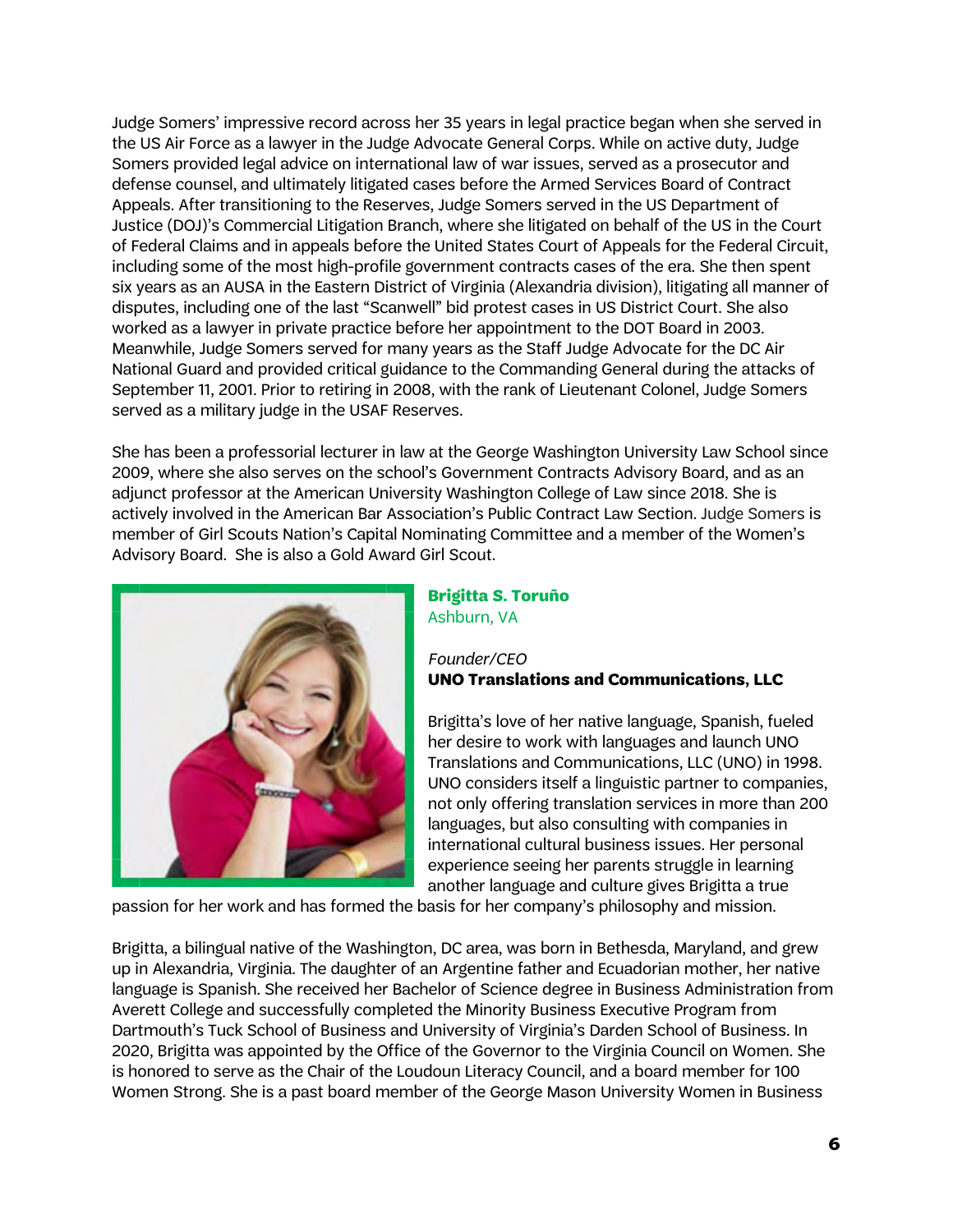Initiative; Devotion to Children, a Northern Virginia-based organization dedicated to providing services to needy children under the age of six; Mobile Hope, a Loudoun County-based organization assisting at-risk youth; Loudoun Hunger Relief, a Loudoun County-based food pantry; and Leadership Loudoun.

In 2019, Brigitta was awarded the Enterprising Woman of the Year as well as the Top 100 MBE award from the Capital Region Minority Supplier Development Council (CRMSDC). For the past four years, Brigitta has been named to Loudoun Business Journal's Top 100 Women Who Mean Business. Brigitta is a member of the American Translator's Association (ATA) and the Loudoun County Chamber of Commerce.

## **Two-year Unexpired Term (October 1, 2022 – September 30, 2024**)



## **Morlon Bell-Izzard** Washington, DC

*Senior VP of Customer Operations & Chief Customer Officer* **Pepco Holdings**

Morlon Bell-Izzard provides overall leadership responsibilities for Pepco Holdings' customer strategic governance and planning. She also oversees financial planning, process and technology initiatives, and customer experience where she is responsible for customer research, data analytics and ensuring the voice of the customer is incorporated into all programs.

Morlon joined Pepco Holdings in 2019 from parent company Exelon, where she was responsible for the integration of customer systems and processes for Exelon's six energy utilities and led efforts to identify and implement customer experience best practices. Prior to that, she spent 22 years with BGE in various leadership roles, including director of Customer Care, director of Business Transformation, manager of Customer Projects and Systems Support, director of Customer Relations Initiatives, and supervisor of Applications Development.

Morlon is actively involved in the local nonprofit community and currently serves on the Women's Advisory Board of Girl Scouts Nation's Capital and the board of directors of the Better Business Bureau of Metropolitan Washington, DC and Eastern Pennsylvania. She is also a graduate of Leadership Baltimore County.

She earned a Bachelor of Science degree in Commerce with a concentration in Accounting from the University of Virginia and obtained executive certification in Transformational Leadership from The Darden School of Business. She is also a certified public accountant.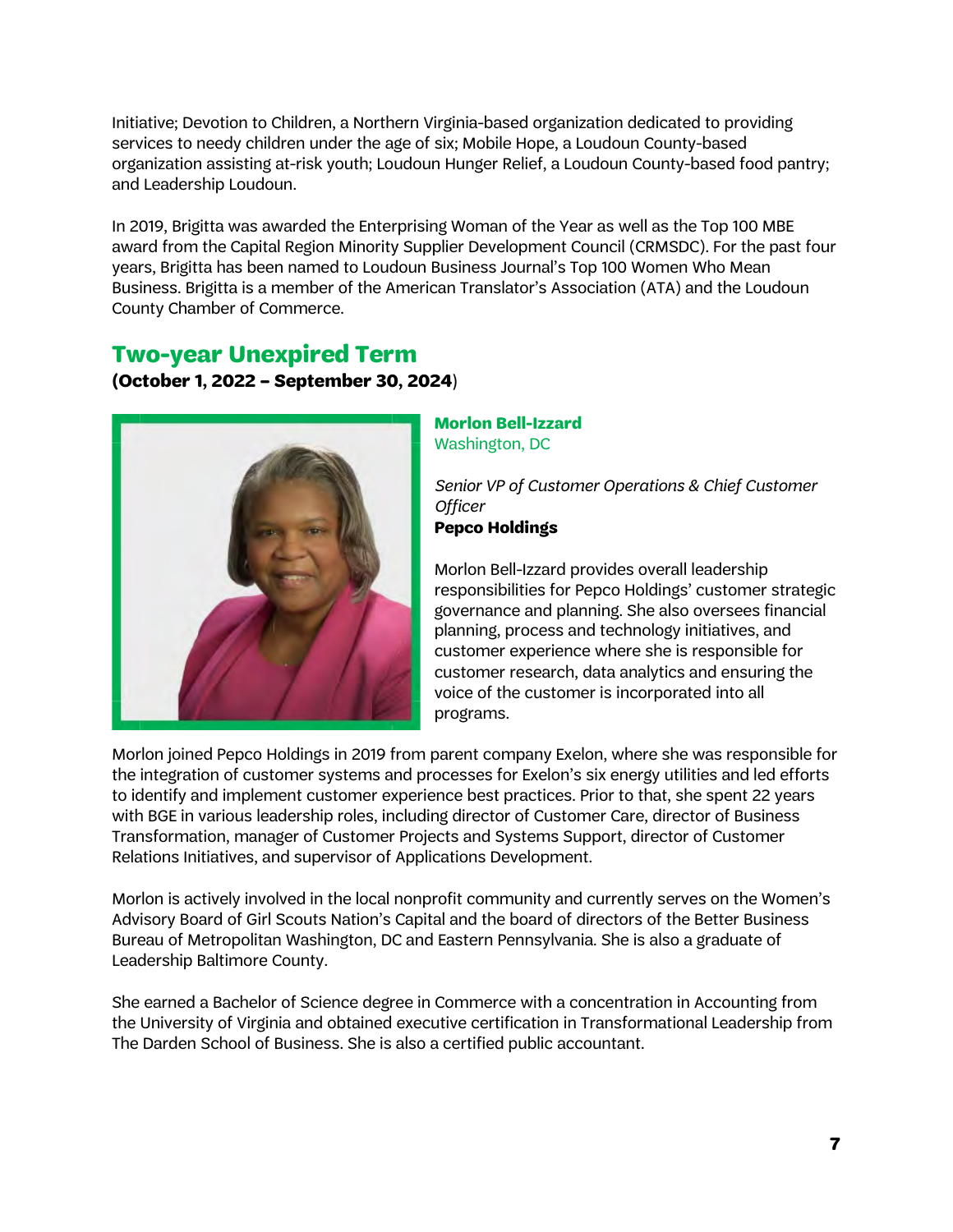

**Anne Scott** Rockville, MD

## *Deputy General Counsel* **Covington & Burling, LLP**

Anne Scott provides in-house legal advice to Covington's lawyers, management and staff across the globe. She is supported by a dedicated team of attorneys and staff in the U.S. and U.K., specializing in the areas of professional conduct and anti-moneylaundering compliance. In recognition of her contributions in this area, she was appointed to the D.C. Bar Rules Review Committee responsible for clarifying and amending the professional conduct rules for

lawyers. She graduated with a B.A. *magna cum laude* from the University of Pennsylvania and a J.D *cum laude* from the University of Michigan Law School.

Anne has been proud to volunteer for many years with the Lawyers Committee for Civil Rights' Election Protection Project and with the PA Democratic party on electoral access and voting integrity issues. She is a Girl Scout alumna and former member and chair of Girl Scouts Nation's Capital Nominating Committee. Anne has held various other volunteer positions in Girl Scouts including as a three-time National Delegate, but she is most proud of the Outstanding Leader Award she won during the priceless time she spent as the leader of her daughter's troop.

# **One-year Term for Teen Girls**

**(October 1, 2022 – September 30, 2023)**



#### **Zara Javeri** Vienna, VA

#### *Student* **James Madison High School**

Zara is a Girl Scout Senior in Troop 2013 and has been a Girl Scout member for nine years. Zara has earned the Girl Scout Bronze, Silver, and Silver Trefoil Awards and is working on earning the Gold Award. In 2021, she was as a service unit alternate delegate for the Annual Meeting, and a Girl Scout Camp Counselor, where she collaborated with peers to lead activities in arts and crafts, archery, and cooking.

Zara has held several volunteer positions in her

service unit and troop in 2021 including the girl lead on fall product sales, where she communicated sales details, ensured orders were entered online and distributed products to troop members; and Treasurer, where she was responsible for 22 individual accounts and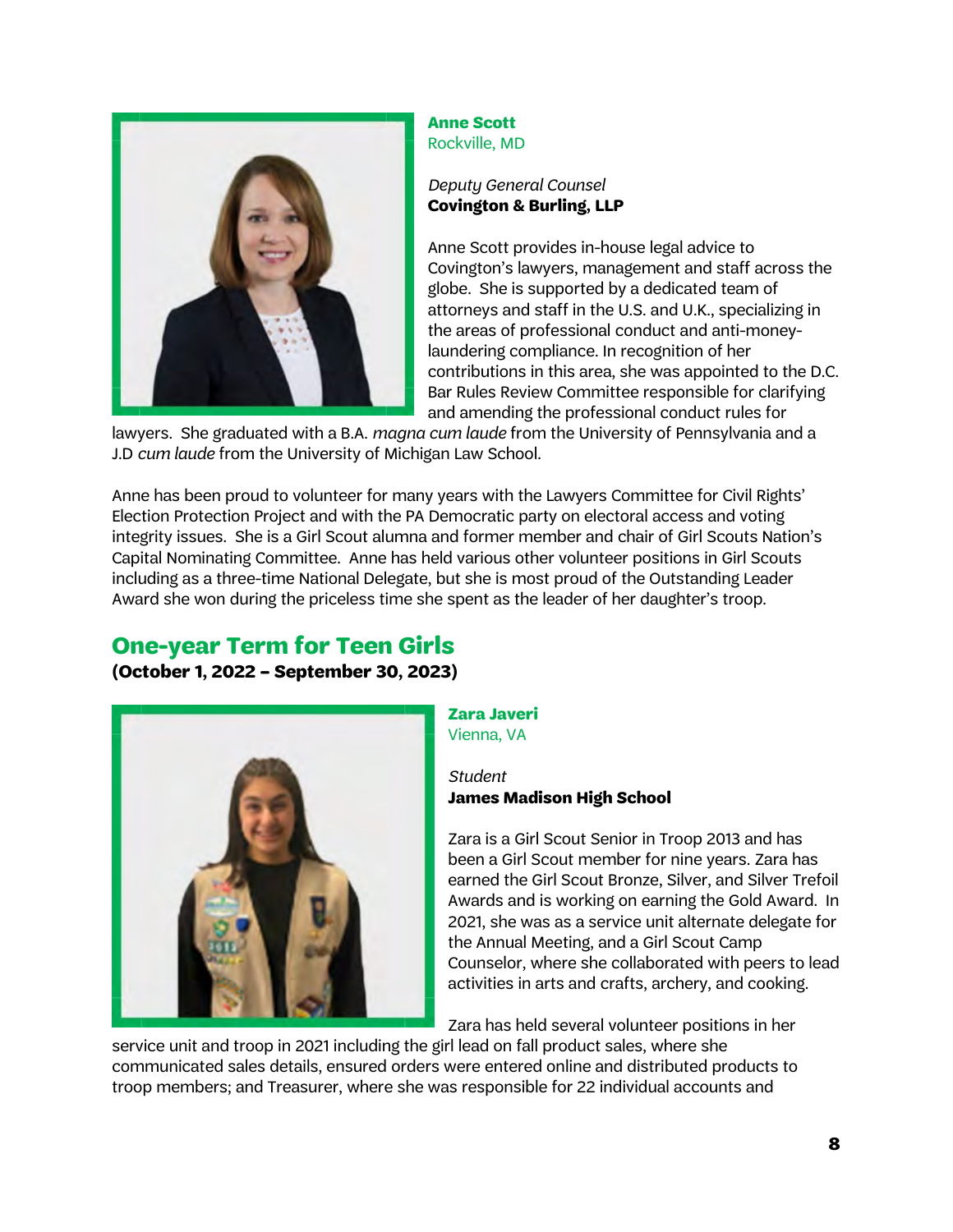reporting of financial information. She is also a member of the Cookie Rally and World Thinking Day planning committees.

Being a child of an immigrant parent, Zara is especially passionate about having children from all economic and ethnic backgrounds join Girl Scouts.



#### **Ella Ridgway** Fairfax Station, VA

## *Student* **Lake Braddock Secondary School**

Ella is a Girl Scout Senior and has been a Girl Scout member for nine years. Ella completed the Silver and Bronze Awards, and she is working toward completing the Gold and Silver Trefoil Awards. Ella recently completed an internship at the Virginia State Capitol in the House of Delegates Page Program, working with the Delegates, Legislative Committees, and Clerk's Office to assist with the daily operations of the 162nd Virginia General Assembly.

She has held several volunteer positions and participated in activities in her community, including volunteering for various community engagement events and site enhancement projects with the Armed Forces Retirement Home, Washington, DC, 2013-present; serving as Statewide Vice President, American Legion Junior Auxiliary of Virginia, engaging with senior Auxiliary leadership to develop programs to engage youth in assisting veterans and their families across the state, 2021 present; serving as the Lake Braddock Principal's Cabinet Committee Co-Chair for Health, Safety and Security, as a liaison between students and the administration on policy initiatives, 2021 present; and volunteering to encourage voter turnout initiatives for national, state, and local elections with Get Out the Vote non-partisan voter mobilization drives, 2018-present. Ella competes as a member of the Lake Braddock Forensics Team and in the Odyssey of the Mind creative problem-solving competition, reaching the World Finals multiple times.

She is the co-founder and owner of Ridgway Environmental Services, an outdoor and invasive species management company since 2017, and serves as an academic tutor for elementary and middle school students, 2019-present.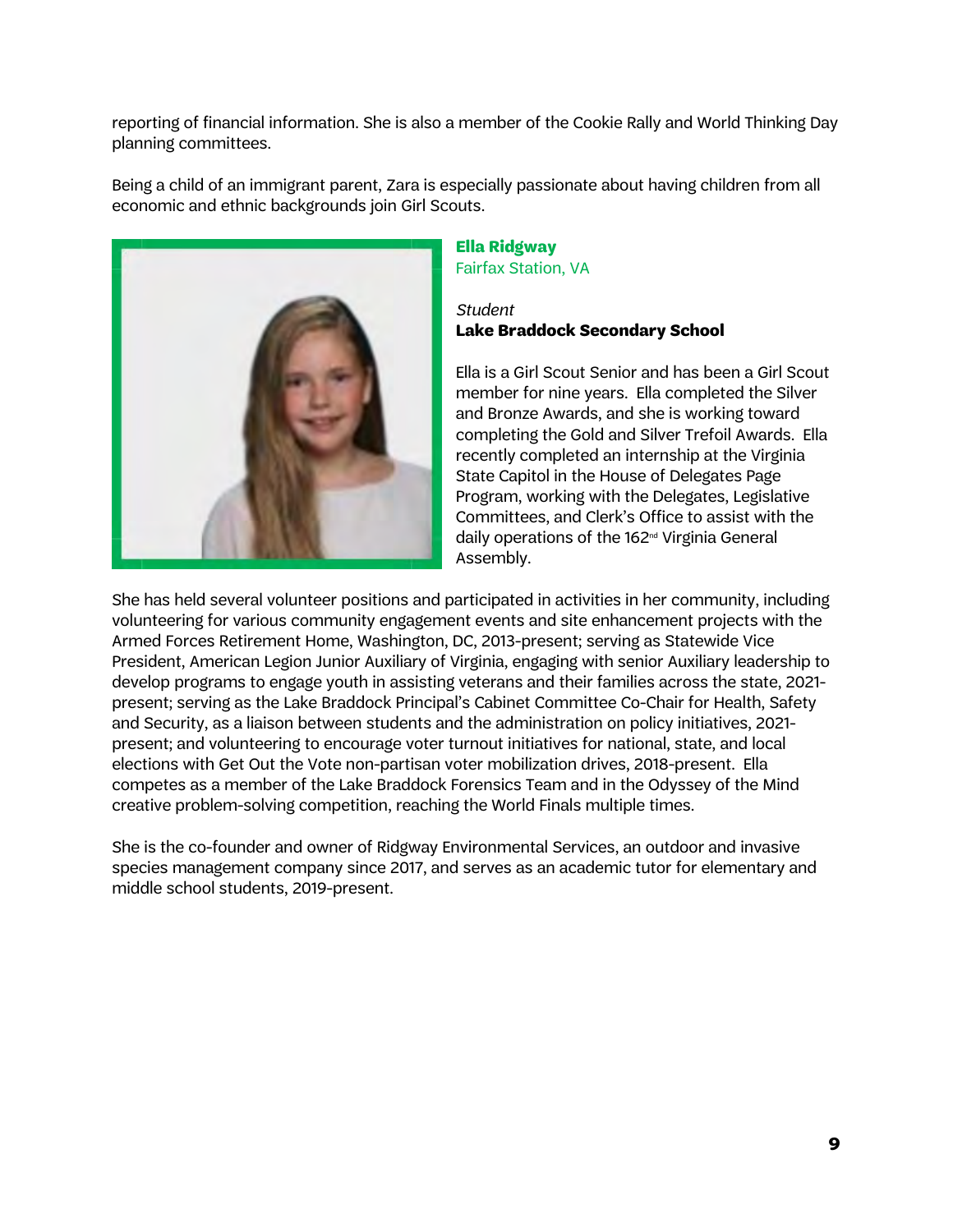## **NOMINEES FOR MEMBERS, NOMINATING COMMITTEE**

**(Three-year Term: October 1, 2022 – September 30, 2025)**



#### **Mary Brady** Washington, DC

*President and CEO* **The Economic Club of Washington DC**

Mary leads The Economic Club of Washington, DC, a premier forum for speakers, with a membership roster of senior executives representing over 970 businesses with offices in the Washington Metropolitan region and beyond. Since its founding in 1986 as a nonprofit organization, the Club has served as a global interface for the world's government and international business luminaries who share insights about the critical issues of the day. During the pandemic, Mary transitioned the

Club to a hybrid model that includes both in person and virtual programming. The programs were further enhanced by creating a new emerging leader membership category that engages young, diverse talent to participate in Club activities.

Mary is responsible for focusing the Club on the most pressing and significant issues around the world in business and finance, economic issues, racial equity and justice, national security, and the technology revolution. The impact of speaking at the Club is amplified by the global media coverage that results from an appearance. The Club builds a diverse membership represented by top level executives of major corporations, heads of the largest business and trade organizations in the U.S., managing partners of professional services firms, former members of congress, presidents of universities, to ensure a peer-to-peer networking environment. Since 2008, Mary has been responsible for directing the Club's scholarship and internship program ensuring a pipeline of diverse talent from this region and generating pathways to successful family sustaining careers. The program distributes \$1m in awards each year to 55 college bound students who graduate from DC Public and Charter High Schools. Mary was named a Washingtonian Most Powerful Women in Business for the past three years in a row and received the Women Who Mean Business Award in 2014. She is a judge for the EY Entrepreneur of the Year Award, a member of the board of Trustees of The Women's Foreign Policy Group and ConnectedDMV. She is an advisor to Columbia Lighthouse for the Blind and Easterseals.

Mary is a member of Girl Scouts Nation's Capital Board of Directors (2016-2022), Major Gifts Society, and Women's Advisory Board. She is also a former member of the Outdoor Program Advisory Committee. She is a Lifetime Girl Scout Member, and a mentor to girls through Camp CEO.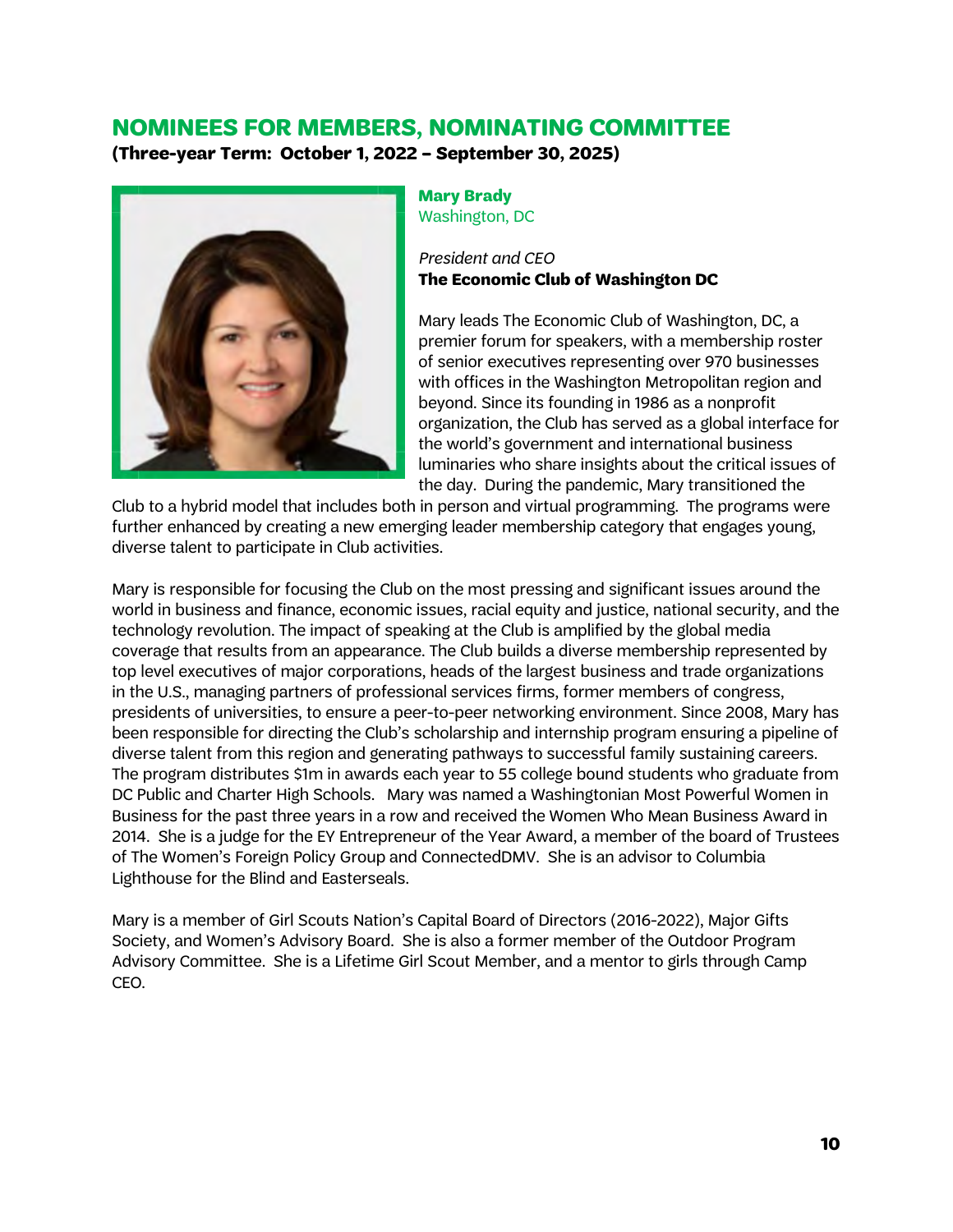

#### **Karen Penn** Arlington, VA

### *DEI and Elastic Cares* **Elastic**

As the Head of DEI at Elastic, a distributed company that powers search solutions, Karen is able to make lasting changes supported by an internal culture of openness, growth, and a commitment to inclusion. With employees in 40 countries and with 100-plus different nationalities, building a DEI approach that scales globally has been an exciting challenge for Karen. Prior to her employment with Elastic, she was head of HR for Endgame.

Karen started her career working for the Office of Civil Rights within the U.S. Department of Justice, where she was responsible for ensuring that grant recipients had equal opportunity plans in place and weren't being discriminatory. After spending four years at the Department of Justice, Karen has held several positions in HR and diversity throughout her career, where she's been able to leverage her legal background to dabble in various niche areas like corporate responsibility, equal employment opportunity and affirmative action, ethics and compliance, as well as the doeverything generalist responsibilities that come along with heading up HR in the tech startup environment.

Karen is the co-chair of Girl Scouts Nation's Capital Women's Advisory Board and a mentor to girls through Camp CEO. She is also a former member and officer of the Board of Directors. Karen is a Lifetime Girl Scout member.



#### **Mary Gabrielle (Gay) Sprague** Washington, DC

*Appellate Attorney, Environment and Natural Resources Division* **US Department of Justice**

Mary Gay is a super Girl Scout, who has worn many volunteer hats over the years. In addition, Mary Gay has partnered with Girl Scouts to invest in girls since 2002. She has been giving at the \$5,000 major gifts level since 2011 and was one of the first people to make a multi-year major gifts commitment in 2012. She has continued to increase her giving.

Mary is a member of Girl Scouts Nation's Capital Board of Directors (2016-2022), Major Gifts Society, and Women's Advisory Board, Gold Award Scholarship Panel, DEI Ad Hoc Task Force, and a Camp CEO participant. She is also a former member of the Bylaws Ad Hoc Committee. She was a dedicated troop leader and service unit manager and is the proud parent of a Gold Award Girl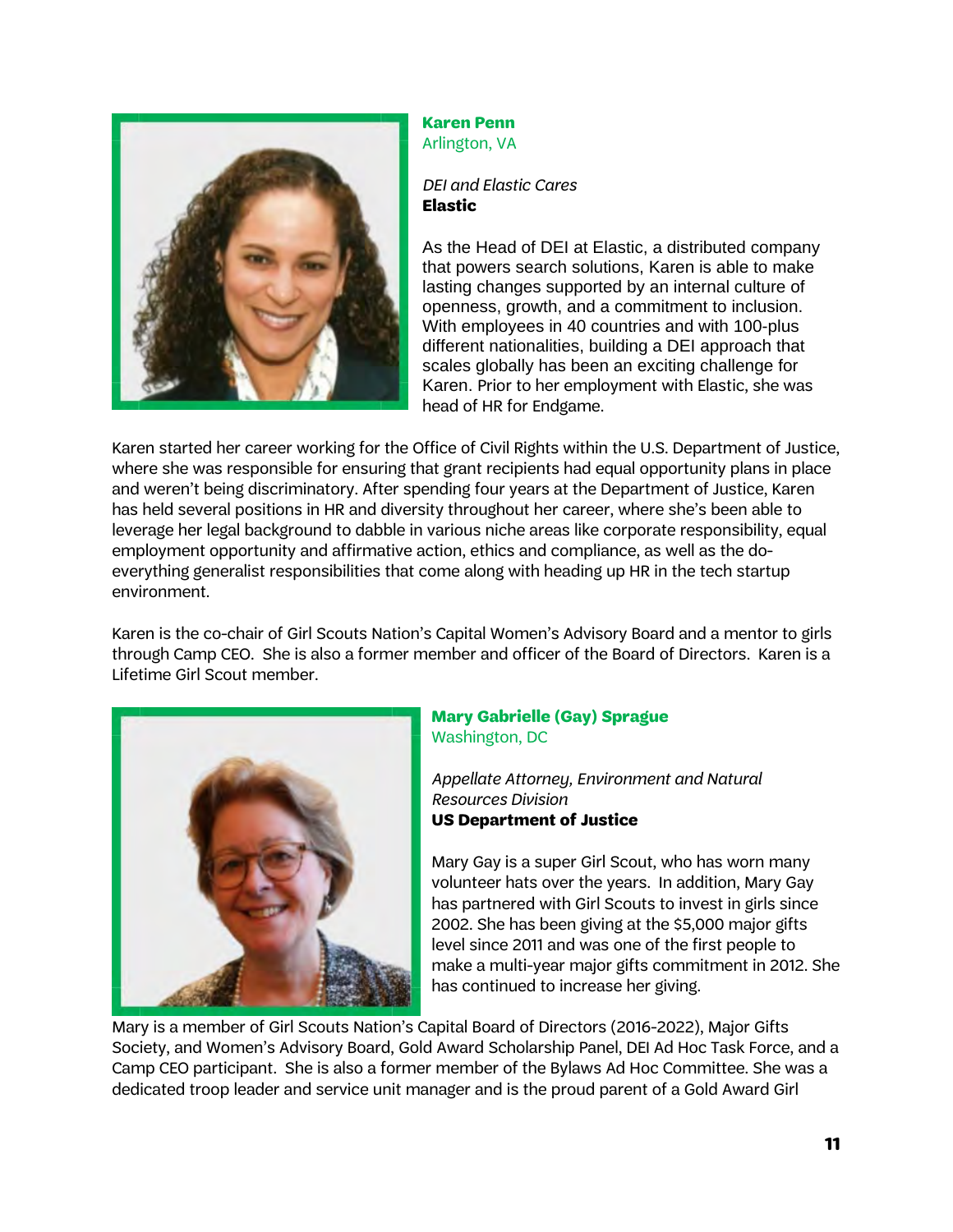Scout, who is now a member of our staff. She is also a recipient of the Officers' Award for her philanthropic endeavors and a Lifetime Girl Scout Member.

## **NOMINEES FOR NATIONAL DELEGATE TO NATIONAL COUNCIL OF GSUSA (Three-year Term - to begin immediately upon election)**



**Michele Ballard** Harpers Ferry, WV



**Kathleen Coulter** Hamilton, VA



**April Carter-Chau** Fairfax, VA



**Adrianne Cook** Brambleton, VA



**Gabrielle Coote** (G) Herndon, VA



**Laura Essex** California, MD



**Marjorie Fellows** Bristow, VA



**Krista Ferguson** Goldvein, VA



**Elizabeth Filkins** Frederick, MD



**Grace Franklin** (G) Haymarket, VA



**Christine Gettings** Alexandria, VA



**Cheryl Gooding** Washington, DC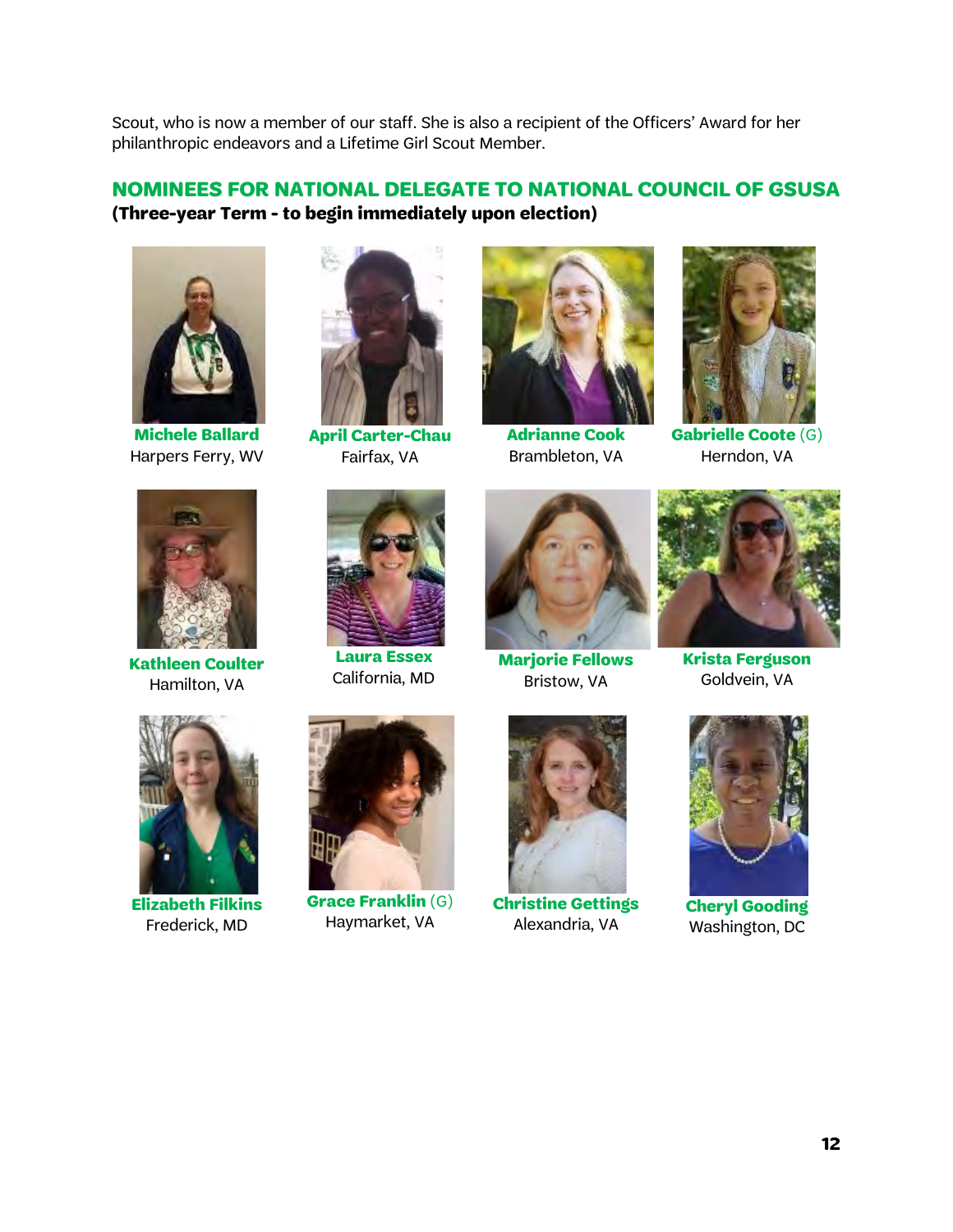

Ashburn, VA



**Hannah Hargrave** (G) **Kennedy Harrison** (G) Washington, DC



**Critchett Hodikavich** Arlington, VA



**Alex Jurado** (G) Ashton, MD



**Catherine Jurado** Ashton, MD



**Idalia Ramos** Oakton, VA



**Brian Kearney** Ranson, VA



**Sharon Richardson** Woodbridge, VA



**Eileen Kurucz** Springfield, VA



**Kristen Shields** Purcellville, VA



**Carla Partlow** Glenn Dale, MD



**Lidia Soto-Harmon** Council CEO



**Melissa Teates** Falls Church, VA



Clifton, VA

Also included in the slate of nominees are seven National Delegate positions for the incoming team of the Officers of the Council who will be duly elected at the Annual Meeting in 2023.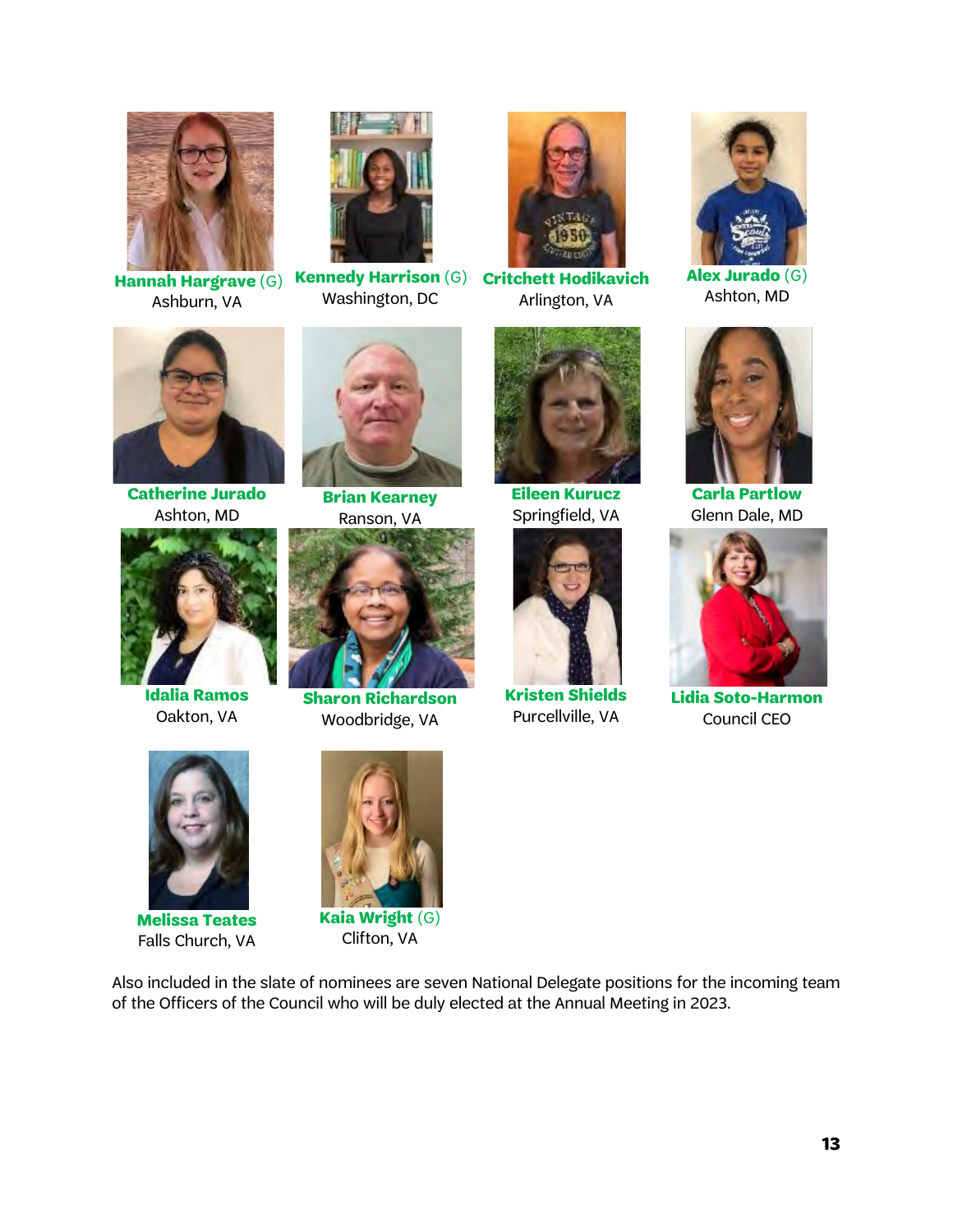## **NOMINEES FOR NATIONAL ALTERNATE DELEGATE TO NATIONAL COUNCIL OF GSUSA**

**(Three-year Term - to begin immediately upon election)**



**Kathleen Althoff** Vienna, VA



**Patty Green** Keymar, MD



**Colleen Cibula** Council COO



**Margie Hackett** Bethesda, MD



**Kathy Duda** Fairfax, VA



**Reece Hart (G)** Indian Head, MD



**Cindy Gilman** North Potomac, MD



**Pam Hosimer** Damascus, MD



**Zara Javeri** (G) Vienna, VA



**Serena Moss** (G) Alexandria VA



Ashton, MD



**Ella Ridgway** (G) Fairfax Station, VA



**Sarah (Sally)LaBonte** Arlington, VA



**LaVerne Scott** Ft. Washington, MD



**Mary Martin** Washington, DC



**C. Jean Turner** Ijamsville, MD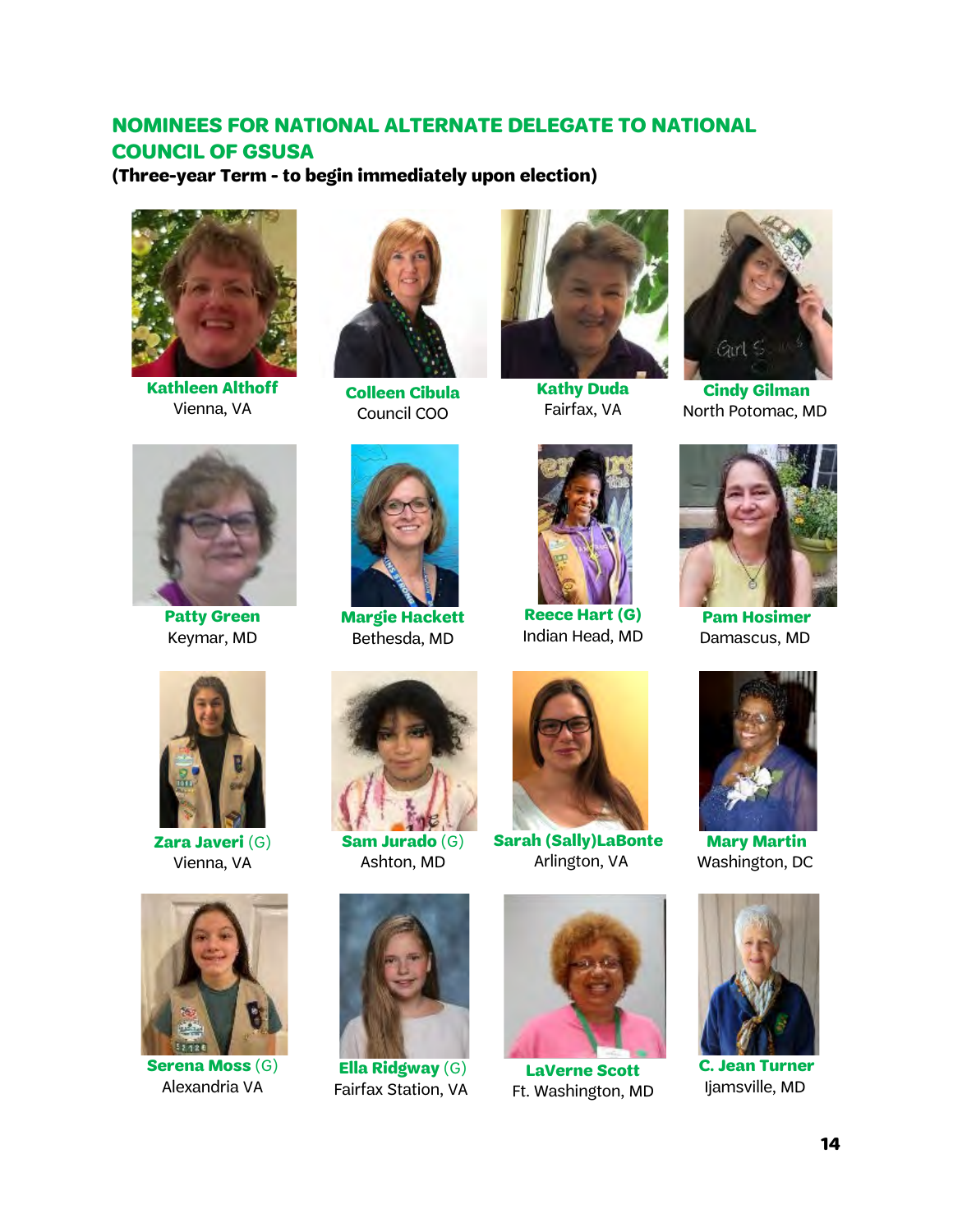

**Seneca Yarmus** (G) Middleton, MD

# **ONGOING OFFICERS, BOARD OF DIRECTORS**



**Barbara J. Krumsiek** Washington, DC

*Independent Director* **MISO Energy**

Barbara's professional background spans four decades in the asset management field, including former president, CEO and chair of Calvert Investments Inc., a \$14 billion asset management firm. Barbara led Calvert through a period of significant growth, tripling the firm's assets under management.

An experienced corporate and non-profit Director, Barbara serves on the board of MISO Energy,

Carmel Indiana, where she chairs MISO's Audit & Finance Committee. She is on the Board of Arabesque Asset Management, London, and on the Investment Committees of the Robert Wood Johnson Foundation and the Robert I. Schattner Foundation. In 2015 Barbara was named senior industry fellow at Georgetown University's Women's Leadership Institute in the McDonough School of Business.  Her prior board service includes serving as independent director on the board of Pepco Holdings Inc.  She also served on the board of Calvert Mutual Funds and the Calvert Foundation, and as the chair of the board of Acacia Mutual Life Insurance Company.  She is past chair of the Greater Washington Board of Trade and past chair of the board of the Meyer Foundation.

Barbara was awarded the Lifetime Achievement Award from the Mutual Fund Industry Awards. She received Columbia University Business School's Botwinick Prize in Business Ethics and is a Washington Business Hall of Fame Laureate. She was named in Ethisphere's list of the 100 Most Influential in Business Ethics.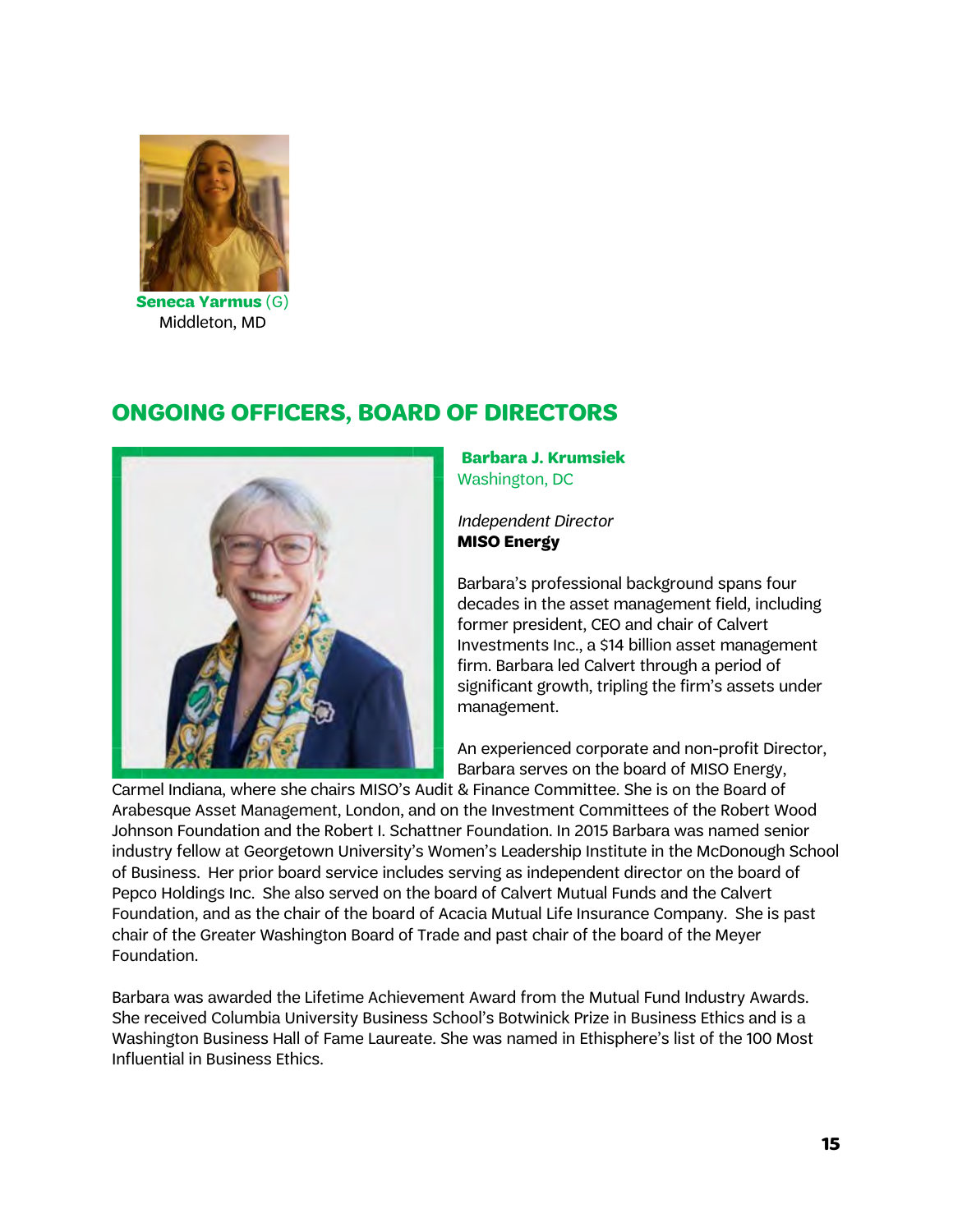Graduating Phi Beta Kappa with University Honors and Honors in mathematics from Douglass College at Rutgers University, Krumsiek holds a Master of Science in mathematics from New York University's Courant Institute of Mathematical Sciences. Barbara and her husband, Bart Leonard, reside in Washington, D.C.  They have two daughters.

Barbara grew up as a devoted Girl Scout in Queen, New York. She was quoted in a profile in the *New York Times.* When asked to describe her formative leadership experiences, she stated: "*I have to credit the Girl Scouts. It was a huge part of my life growing up in Queens. It was an opportunity to learn selling through Girl Scout cookies. I always vied for the top selling awards. I remember having a troop leader have confidence in me that I could go off and lead a group of girls to start the campfire or whatever*." Barbara is the President of the Board of Girl Scouts Nation's Capital. She is former First Vice President of the Board and served as a National Delegate for the 2020 National Council Session of GSUSA. She is also a former member of the National Board of Directors for Girl Scouts of the USA.



### **Kathleen Matthews** Chevy Chase, MD

## *Former Communications & Public Affairs Executive* **Marriott International**

Kathleen is a former local news anchor, executive officer, and chairwoman of Maryland's Democratic Party. Born in the San Francisco Bay area, Matthews graduated from Stanford University in 1975 before moving to the DC area where she joined WJLA-TV as a production assistant. She worked her way up to the level of producer, and soon she was on camera, first as a reporter, and later as an anchor for the 5, 6, and 11 p.m. broadcasts. She also hosted the shows *Working* 

*Women* and *Capital Sunday* towards the end of her news career.

After working at WJLA for 25 years, Kathleen retired to pursue public relations. She took a job as the Chief Communications and Public Affairs Officer for Marriott International in 2006, where she worked until 2015.

Kathleen then decided to run for office, and she entered the race to be Maryland's  $8<sup>th</sup>$ Congressional District Representative to Congress. Though she did not win, this gave her the opportunity to join Maryland's Democratic Party, where she would become chair in 2017, first as interim before being elected to the position formally. She held this position until December of 2018.

After a long career in different fields, Kathleen has accumulated several accolades, including 9 local Emmys, and an Edward R. Murrow award, an Associated Press award, a George Foster Peabody, a Scrips-Howard, an Ohio State and Gracie Allen awards. She has also sat on several organization boards, including the Catholic Charities of Washington, DC and Maryland, the Black Student Fund, Suited for Change, and former President Barack Obama's Travel and Tourism Advisory Board as Vice Chair.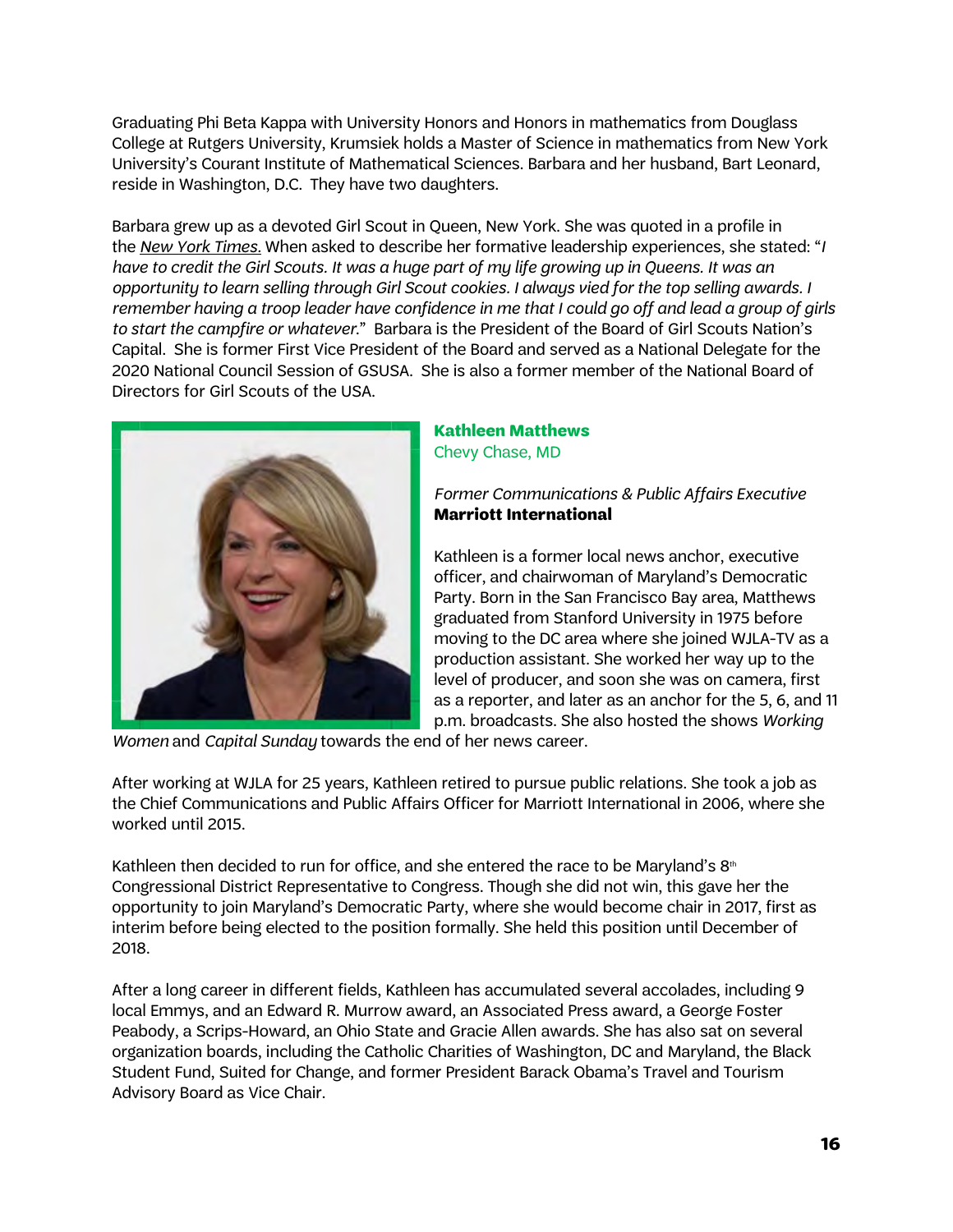Kathleen grew up in California and was a Girl Scout and a Camp counselor though her teen years. She is the First Vice President of Girl Scouts Nation's Capital Board of Directors and co-chair of the Major Gifts Committee. She served as Alternate National Delegate for the 2020 National Council Session of GSUSA and has been a participant at Camp CEO. She is also a recipient of the Officers' Award.



#### **Antoinette Barksdale** Washington, DC

#### *General Counsel* **United States Department of Justice**

Currently, Antoinette serves as the General Counsel at the United States Department of Justice (DOJ) in the Community Relations Service (CRS), and an Adjunct Professor at Howard University in Washington, D.C. where she teaches Technical Writing Pre-law. Antoinette has successfully handled complex civil rights cases for the DOJ for more than 18 years and for over 25 years for the federal government. As General Counsel, she is

responsible for all aspects of legal and high-level programmatic matters at CRS.

Prior to becoming General Counsel at CRS, she was a senior trial attorney at DOJ in the Civil Rights Division's (CRT) Employment Litigation Section (ELS).  In addition, she was the Senior Advisor to the General Counsel at the United States Equal Employment Opportunity Commission (EEOC); an Attorney Advisor in the White House Counsel's office under President Bill Clinton; and a Trial Attorney with the Department of Housing and Urban (HUD). Antoinette is an extraordinary advocate and litigator.

Antoinette currently serves on the Board of the Women Lawyers' Division of the National Bar Association (NBA); Community Service Chair, Nation's Capital Chapter of Jack and Jill of America, Inc.; and Board Member of the Washington Bar Association Educational Foundation. Additionally, Antoinette served as the Chair of the Scholarship Committee for more than six years for the Washington Bar Association. She also served as the Chair of Awards and Scholarship for the NBA and the Women Lawyers' Division. She has received numerous awards, including Outstanding Woman Lawyer in Public Service; Chair's Award for Outstanding Service to the Women Lawyers' Division; and the President's Award for Exemplary Service to the NBA.  Antoinette has served on numerous boards for the District of Columbia. She was appointed by former Mayor Marion Barry to the Board of Appeals and Review for two terms and was later appointed by former Mayor Adrian Fenty as a Commissioner on the Small and Local Business Development Commission.

Antoinette is a graduate of the University of Arkansas School of Law, Howard University, and Indiana University in Pennsylvania.  She is a long-time resident of the District of Columbia and has been intimately involved in public and community service in the District for more than 25 years. She brings both exceptional legal skills coupled with a strong dedication and passion to civic engagement and public service to the residents of the District of Columbia.  She resides in Ward One and is the proud mother of Blaire Elizabeth (a Girl Scout) and wife to Kleber.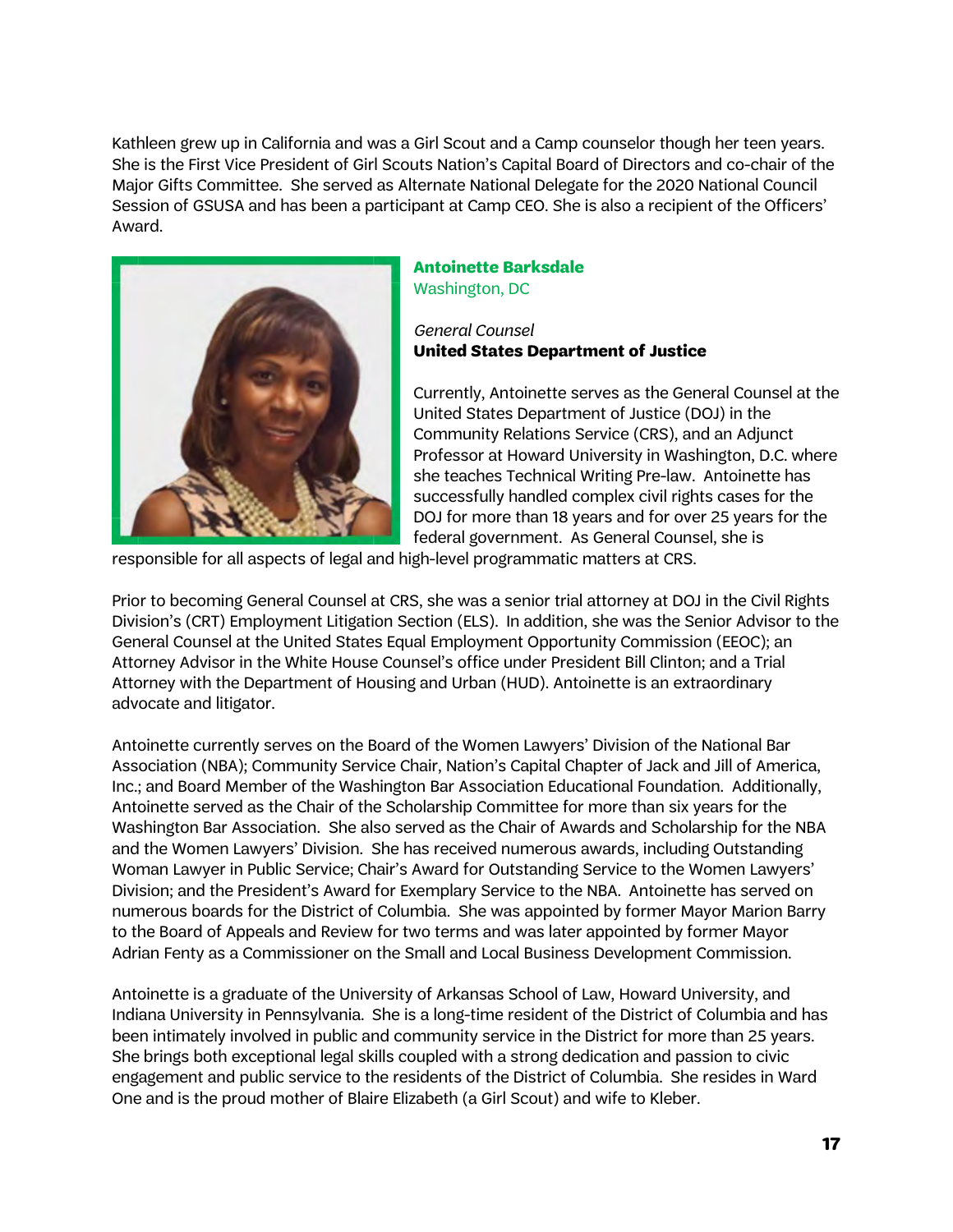Antoinette is the Second Vice President of Girl Scouts Nation's Capital Board of Directors and a member of the DEI Ad Hoc Task Force. She served as a National Delegate for the 2020 National Council Session of GSUSA and has held other volunteer roles such as member and Chair of the Nominating Committee, member of the Gold Award Panel. She is an active Girl Scout volunteer at Peoples Congregational Church, mother of a Girl Scout, and a Lifetime Member.  



#### **Natalie Lorenz-Anderson** Great Falls, VA

*Vice President Special Programs* **247Solar Inc.** 

Natalie is a Cybersecurity, Privacy, Risk Management and IT business executive, having served as a Senior VP and Partner at Booz Allen Hamilton for almost 15 years, following nearly 20 years of technical and solutions management using deep subject matter and technology expertise. She has a proven track record of capturing large competitive contracts, building successful thriving businesses, hiring and mentoring strong leaders and executives, developing high performing multi-disciplinary

teams, building strong and lasting client relationships, and delivering financial, technology and strategy value to her clients.   

She has been a member of AFCEA since 1985 and has served in many roles at the Chapter and Headquarters level, including Chair of the AFCEA International Board of Directors. She is passionate about encouraging girls/women and under-served minorities to choose and thrive in science, technology, engineering, and math (STEM) education and careers through her work with multiple non-profit organizations including AFCEA's Educational Foundation as a Board Member, Society of Women Engineers, Thomas Jefferson High School's Partnership Fund (TJPF) and the Northern Virginia Business Women's Giving Circle.  

She currently serves as the K12 STEM outreach Chair for TJPF's Board of Directors and is an active member of the Johns Hopkins University's 2<sup>nd</sup> Commission for Undergraduate Education as well as a member of the Society of Women Engineers' annual conference committee.

Natalie earned bachelor's degree from MIT and master's degree in Electrical Engineering from Johns Hopkins University. She is a Gold Award Girl Scout, a Life Member, and a member of the Juliette Gordon Low Legacy Society, and was active in Girl Scouting in several councils in Northern California and Hawaii throughout her childhood.

Natalie is a Lifetime Girl Scout member and the Third Vice President of Girl Scouts Nation's Capital Board of Directors. She is a member of the Major Gifts and Golf Classic Committees. She served as a National Delegate for the 2020 National Council Session of GSUSA, is a former member of the STEM Advisory Group and Strategic Planning Ad Hoc Committee.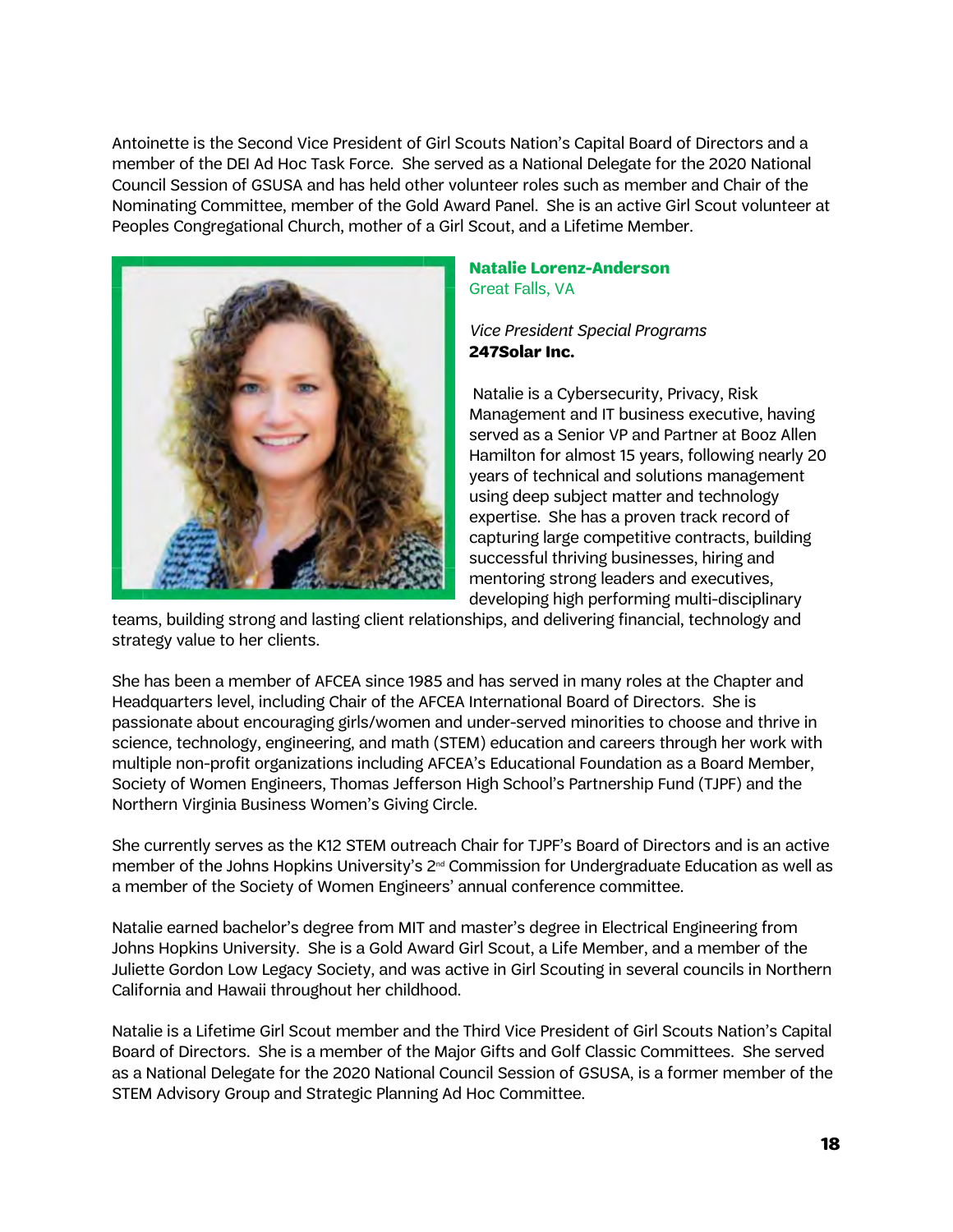

## **Wendy White** Chevy Chase, MD

*Of Counsel and Chair of the DC Real Estate Transactions Group* **Goulston & Storrs**

Wendy is Chair of the firm's D.C. Real Estate transactional group. She concentrates her practice in development, joint ventures, acquisitions, dispositions and financings of commercial properties in the DC metropolitan region as well as nationally. Her practice includes transactions involving office, hotel, retail, multi-family and mixeduse properties. She has experience in all kinds of financings, including construction, term, and

mezzanine loans, secured and unsecured lines of credit, and ground leases. Her clients include listed real estate investment trusts, public and private local, national and international companies with investments in the US, and nonprofits.  Prior to joining Goulston & Storrs, she practiced law at Shaw Pittman Potts & Trowbridge, later Pillsbury Winthrop Shaw Pittman, where she sat on the managing board of the firm.

Wendy sits on the Boards of Directors of Chevy Chase Trust Company (a private trust company with over \$30 billion of assets under management). She also sits on the DC Steering Committee of 2020 Women on Boards and the Women's Leadership Initiative (WLI) of ULI Washington. She served as the General Counsel of The Economic Club of Washington, D.C., for 10 years, ending in 2018, and currently serves on its Board. She is a past President of Commercial Real Estate Women (CREW) of Washington, D.C., and a past officer and board member of the International Women's Forum (Washington, D.C. chapter). Wendy also served on the Board of Directors of MedStar Georgetown University Hospital for nine years, ending in 2019, and on the Board of Trustees of Washington Real Estate Investment Trust, the oldest public REIT in the country, for eight years, ending in 2016, and chaired the Corporate Governance/Nominating Committee for six years.

Wendy received her B.A. from Sweet Briar College, her M.F.A. from University of California at Irvine, and her J.D. from University of Miami School of Law. Wendy is married to a retired NASA satellite electronics engineer and freelance photojournalist and has adult twin daughters. She grew up as a dedicated Girl Scout in Miami, FL, with five brothers.

Wendy is a Lifetime Girl Scout member, Secretary of Girl Scouts Nation's Capital Board of Directors, member of the Governance Advisory Committee, and member of the Major Gifts Society. She served as a National Delegate for the 2020 National Council Session of GSUSA, former co-chair of the Bylaws Revision Ad Hoc Committee, and former chair of the Property Advisory Committee.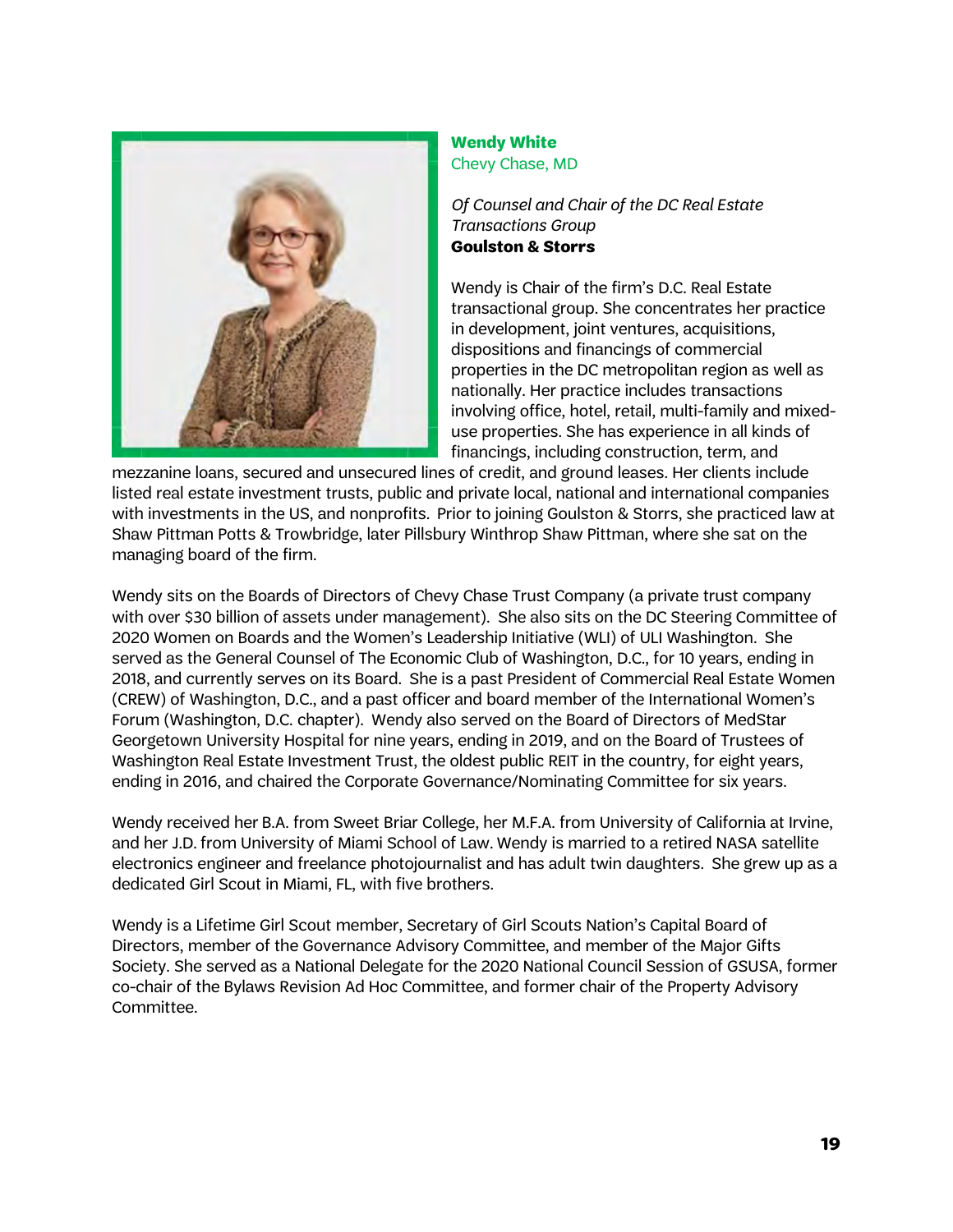

#### **María Rodríguez** Arlington, VA

### *President and CEO* **Vanguard Communications**

María leads a talented staff of diverse individuals at Vanguard Communications — the PR agency she cofounded with a business partner at age 27 — to advance social change and champion causes to help protect the health and well-being of our planet and its people.

As the daughter of Spanish immigrants, María learned the importance of education and hard work early in life. Finding her true "calling" as a PR practitioner, she

has been honing her skills at social marketing, media relations, multicultural/multiethnic outreach and event production for the last three decades. At the time of its inception in 1987, Vanguard was one of only a few agencies in Washington, D.C., working exclusively on social issues led by nonprofit or government agencies. With a keen eye on cultural and linguistic competence and the needs of underserved populations, María and her colleagues carved out a unique market space for Vanguard to thrive.

María and her team have helped Willie Nelson raise awareness about the critical role of the family farmer in caring for our health, economy and environment by promoting the annual Farm Aid concert. She promoted Earth Day 1990, leading to the establishment of national recycling programs across the country. She has implemented communication strategies to reduce infant mortality, prevent substance abuse and rally communities to address underage drinking.

María also has brought attention to the mental health needs of children and helped educate minority women about the risk of heart disease. She demonstrated her commitment to mentoring young PR professionals through the Comunicadores for the Future, a joint program she conceptualized in partnership with The George Washington University's Cisneros Hispanic Leadership Institute to expand diversity in the communications field. María has built a distinguished roster of longstanding clients in the areas of public health, behavioral health, diversity and inclusion, education and the environment. And all the while, staying true to the company's mission of helping nonprofits, government agencies and foundations lift up the communities they serve. María received her bachelor's degree in Business Administration from The George Washington University.

María is the Treasurer of Girl Scouts Nation's Capital Board of Directors and a member of the Governance Advisory and Investment Committees. She served as a National Delegate for the 2020 National Council Session of GSUSA and is a Lifetime Girl Scout member.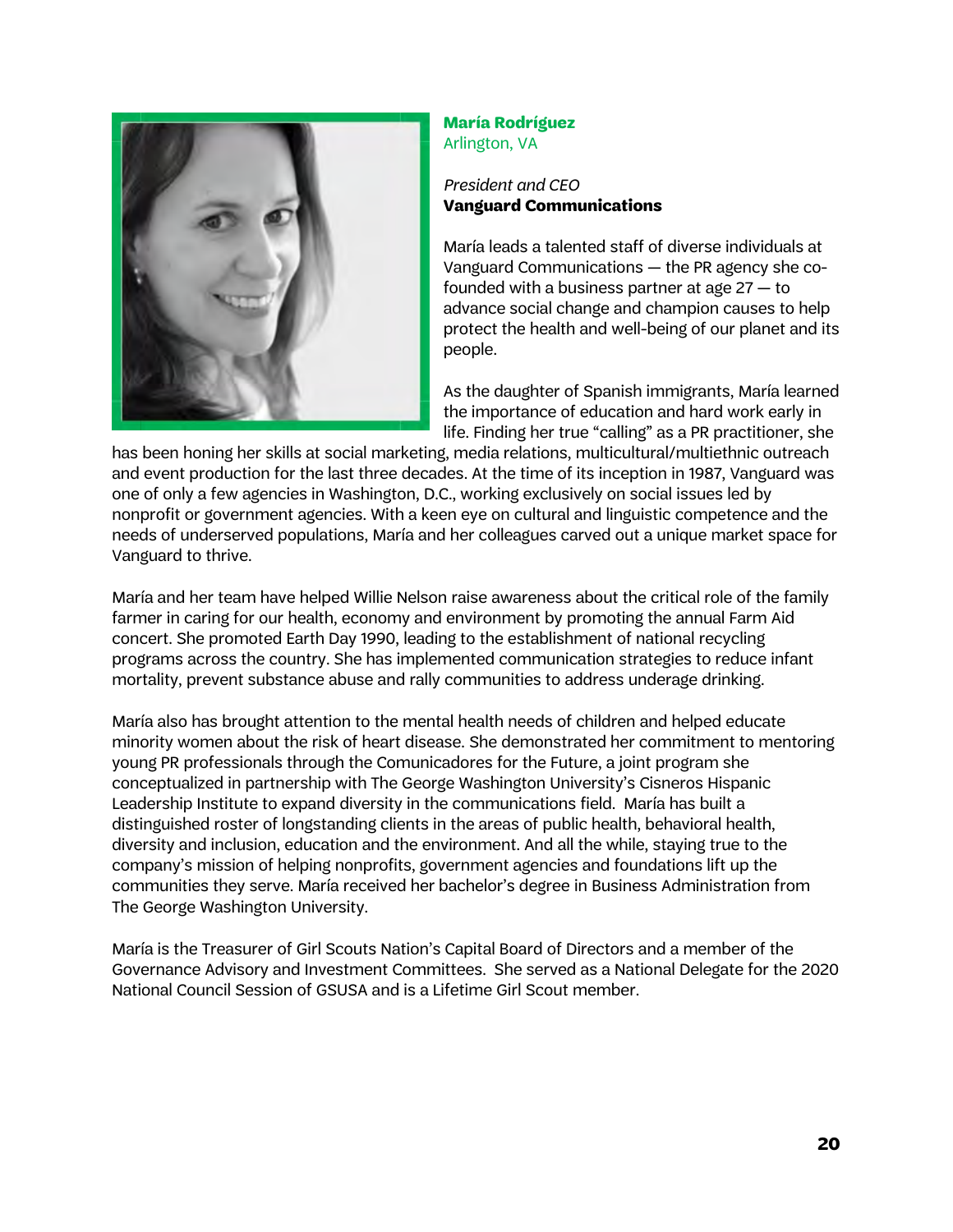

#### **Jenny Herrera** Fairfax, VA

#### *Partner Not for Profit Advisory Industry Leader* **Citrin Cooperman**

Jenny is a partner in Citrin Cooperman's D.C. Metro office, with over 30 years of public accounting experience. She is responsible for the auditing and accounting services, inclusive of a broad range of consulting and management advisory services of notfor-profit clients, specifically those with grant funding and global operations. Jenny's expertise includes extensive involvement with financial statement audits,

internal and operational controls, management structure, business processes and procedures, unrelated business income tax, and compliance with government regulations under the OMB Uniform Grant Guidance. She facilitated the restructuring of clients' accounting departments, software conversions, design and implementation of new policies, and has served as an interim and permanent CFO for various outsource accounting engagements. Jenny began her career by working for an international public accounting firm. Prior to joining Citrin Cooperman, Jenny was a shareholder at a Washington D.C. based accounting firm.

Jenny is an active member of the American Institute of Certified Public Accountants (AICPA), serving as an Inclusion Champion on the AICPA National Commission on Diversity and Inclusion Committee. She is a past President of the Greater Washington Society of Certified Public Accountants (GWSCPA). Her community involvement includes serving on the Board of Trustees, the Executive Committee of the George Mason University Foundation where she Chairs the Audit Committee. Formerly, she served on the Board of the Northern Chapter of the Virginia Society of CPAs and Chaired the George Mason University Accounting Advisory Council. Jenny is a frequent speaker and presenter on issues and concerns facing not-for-profit organizations.

In 2019, Jenny received the George Mason University Business School Alumna of the Year Award and was inducted by George Mason University as an honorary member of the Phi Kappa Phi Honor Society. She is also the recipient of the AICPA/GWSCPA 2019 Women to Watch Experience Leader Award, and the 2018 George Mason University School of Business Service Award.

Jenny earned her Bachelor of Science in Accounting from George Mason University. She is a Certified Public Accountant in the State of Virginia and a Chartered Global Management Accountant (CGMA).

Jenny is the Assistant Treasurer of Girl Scouts Nation's Capital Board of Directors and is a member of the Governance and Audit Advisory Committees. She served as a National Delegate for the 2020 National Council Session of GSUSA and is a Lifetime Girl Scout member.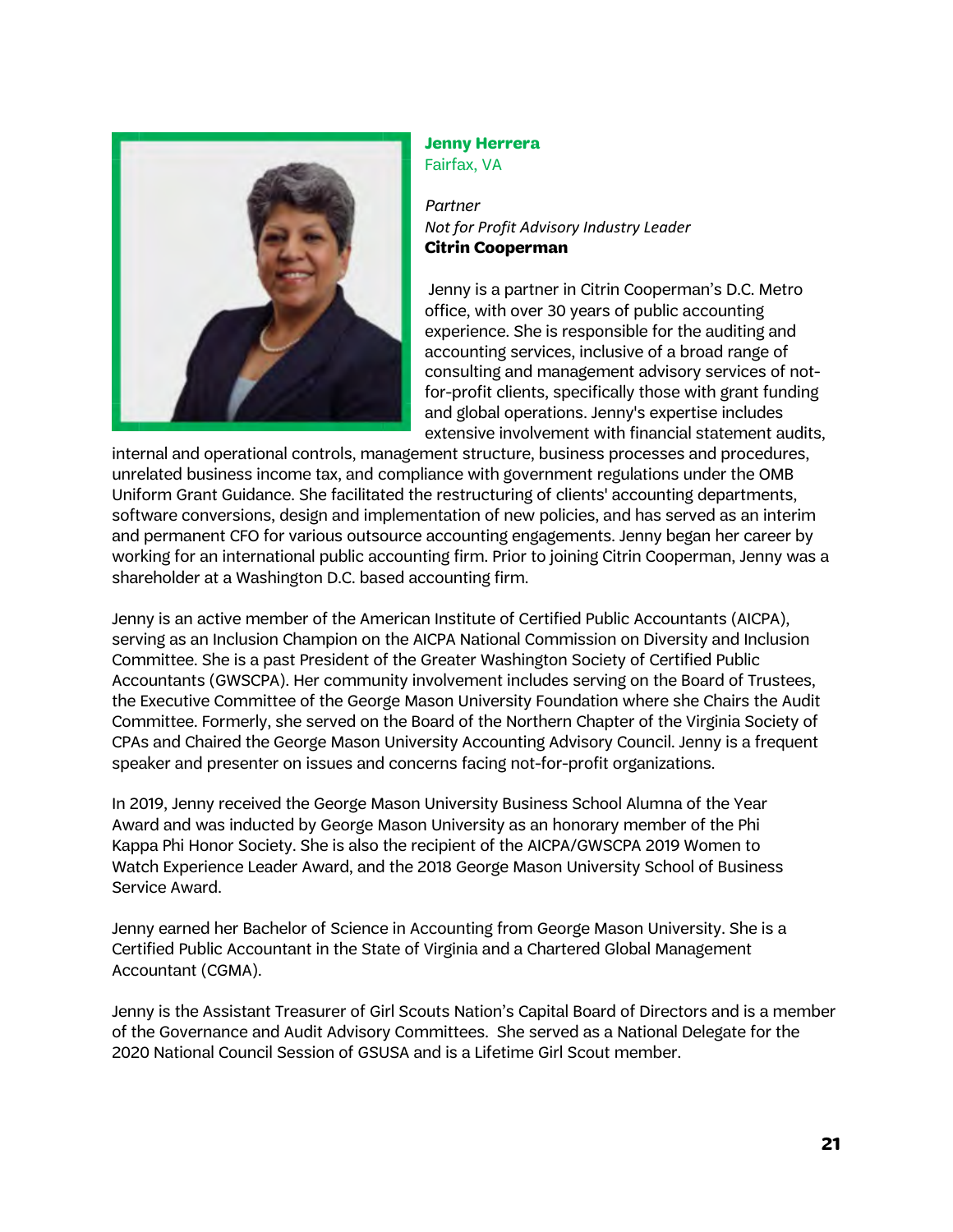# **ONGOING MEMBERS-AT-LARGE, BOARD OF DIRECTORS**



**Sherry F. Bellamy** Takoma Park, MD

*Consultant*

Sherry helps clients navigate the regulatory landscape and conduct internal investigations. She has particularly deep experience in the telecommunications and energy industries.

Sherry retired in 2009 as vice president and deputy general counsel for Verizon Business, where she oversaw litigation and regulatory matters for Verizon's enterprise and government sales division. At Verizon Communications, she served in a variety of roles with

increasing responsibility, including president and chief executive officer of Verizon's Maryland subsidiary, a role in which she represented the company's interests in both regulatory and legislative matters as the company evolved from a monopoly telephone company into a competitive telecom provider.

Sherry has extensive experience with philanthropic board service, presently serving as a member of the Dean's Council for Johns Hopkins Medicine following 20 years' service as a trustee. She was also a member of the JHHS Audit, Compliance and Insurance Committee, the Patient Safety and Quality Committee, and the External Affairs Committee at Johns Hopkins Medicine. Her prior board service includes serving as chair of the board of directors of the Atlas Performing Arts Center in D.C., a director and Executive Committee member of the Maryland Economic Development Commission, the Greater Baltimore Committee, the Economic Alliance of Greater Baltimore, and the Maryland Chamber of Commerce. She also served on the board of managers of Swarthmore College, her alma mater. Sherry received her B.A. from Swarthmore College and her J.D. from Yale University.

She has been a member of Girl Scouts Nation's Capital Board of Directors since 2017 and is a member of the Grievance Committee, and former member of the Bylaws Revision Ad Hoc Committee.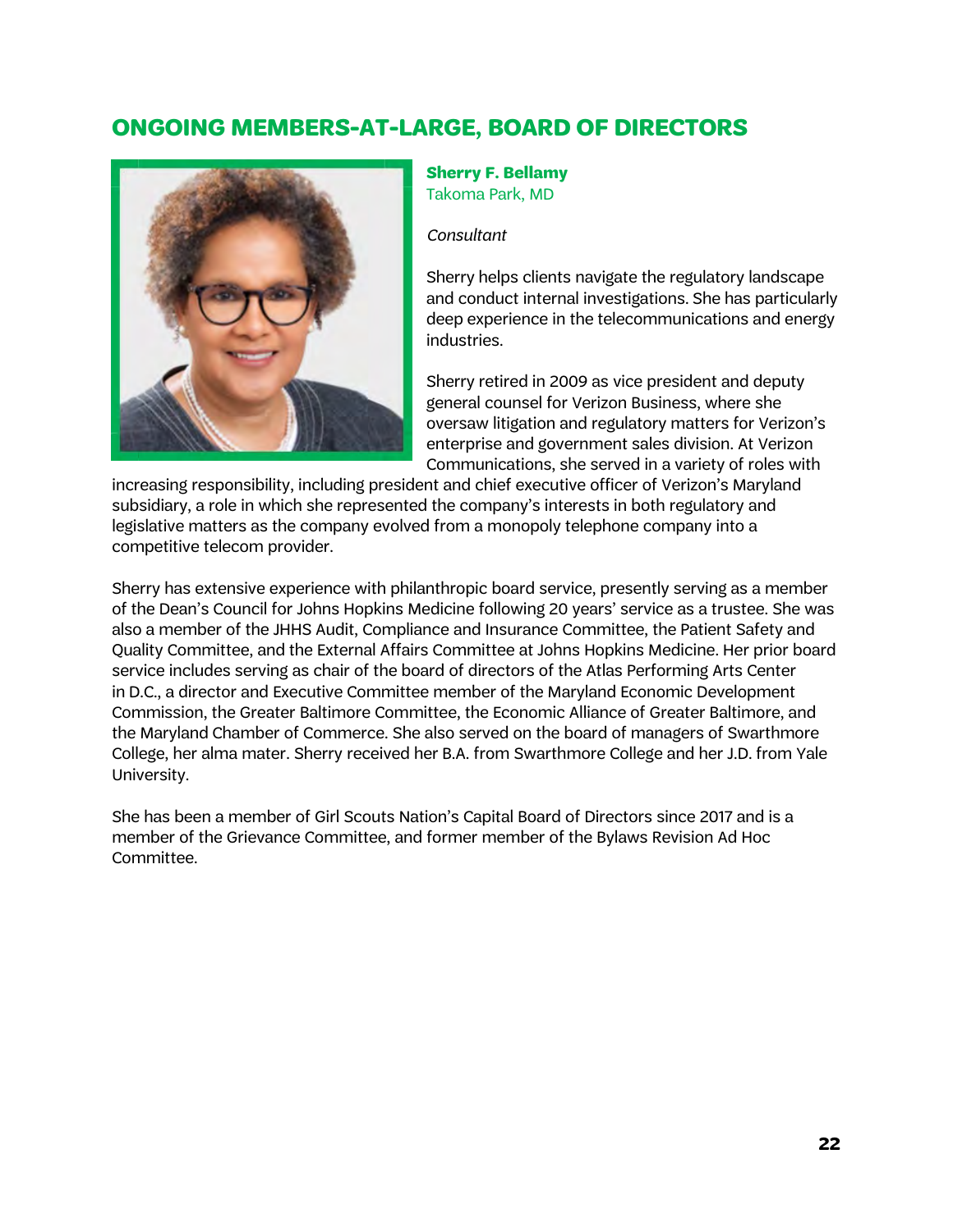

#### **Kathleen Carl** Arlington, VA

*VP Chief Accounting Officer* **Nestlé USA**

As Chief Accounting Officer for Nestlé USA, Kathleen has united a team of finance and accounting professionals to serve the US Nestlé operating companies and help them deliver on their strong growth agenda across a portfolio of esteemed consumer brands such as Stouffers, DiGiorno Pizza, Nestlé Tollhouse Morsels, Purina, Perrier and Gerber. Kathleen and her teams ensure businesses can operate with speed and agility while maintaining strong

guardrails to ensure they are providing rock solid financial information, managing risk and ensuring their assets and control frameworks are sound. She is responsible for the operations of Treasury, Risk Management, Retirement Assets, Internal Controls, Credit and Collections, Accounting Operations and Financial Reporting. With over 25 years of experience in fast moving consumer goods at Nestlé both in the USA and the Worldwide Headquarters in Switzerland, her experience is deep across the Finance and Control Function as well as Information Technology Management.

Kathleen is a strong believer in the power of a collaborative team that works to bring positive solutions to Nestlé businesses as partners across the Finance and Control organization. Developing talent and leaders is achieved through coaching and mentoring, varied experiences throughout the organization, inspiring others through her own actions to drive the businesses forward. Kathleen is passionate about enabling women to excel in leadership positions throughout Nestlé, and strongly believes young talent has increasing opportunities to build on the momentum of women leaders who have proceeded them, evolving the landscape to bring further gender balance to the workplace.

Kathleen began her Girl Scouting experience as a Brownie and bridged to a Junior Scout working her way up to a Senior Scout in her hometown of Los Angeles California. She earned the Silver award and was an active leader in Troop 248. She attended summer camp at the legendary Camp Lakota where she rose to camp counselor leading the junior Scouts. Through her Girl Scout experience, Kathleen honed her many skills; building teams, achieving individual challenges, leadership and listening, all while embracing her love for the outdoors and creating positive relationships that have lasted a lifetime.

Kathleen has been a member of Girl Scouts Nation's Capital Board of Directors since 2020. She is co-chair of the DEI Ad Hoc Task Force, a member of the Investment, Major Gifts, and Golf Classic committees.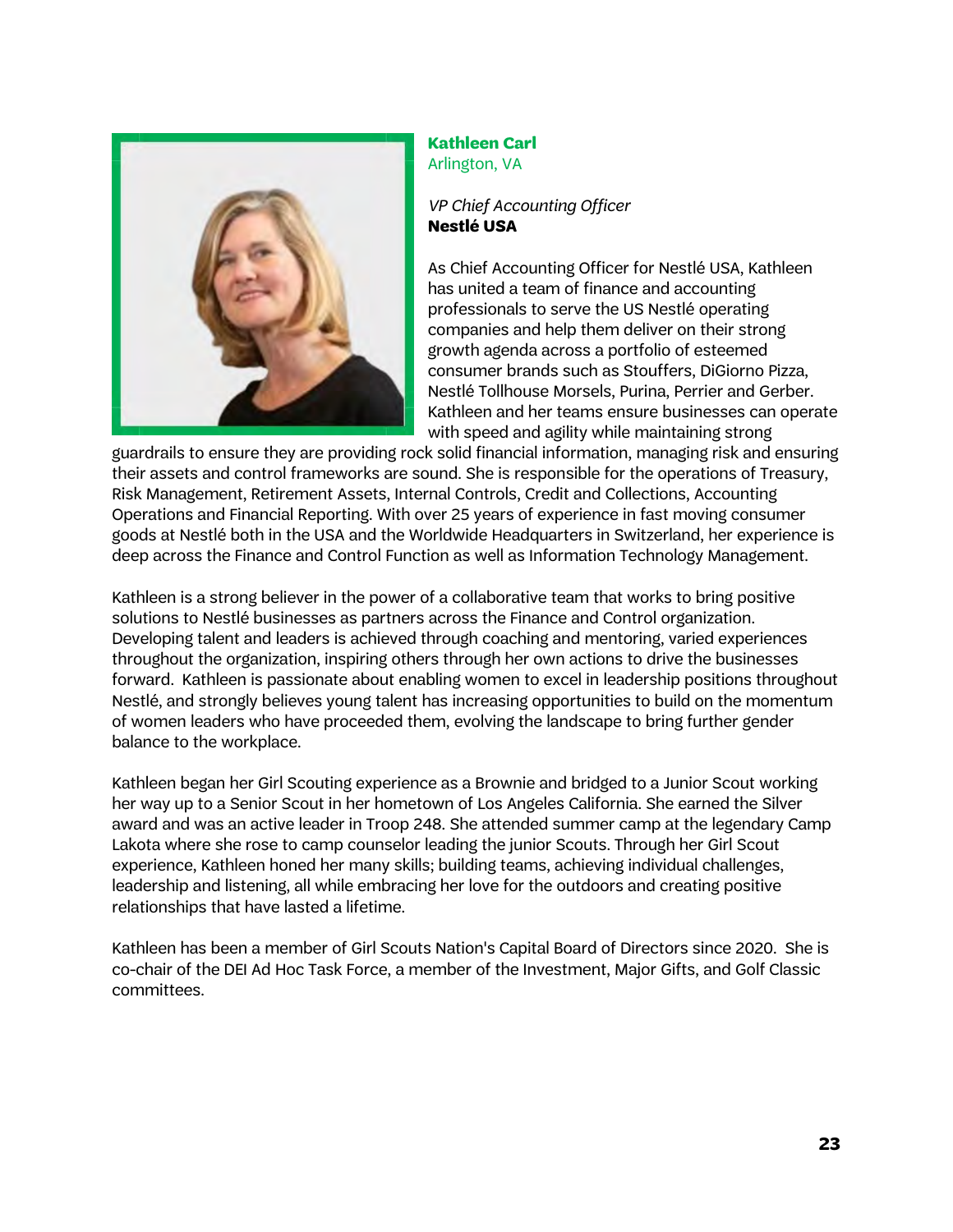

## **Nicole ("Nikki") Clifton** Falls Church, VA

*President, Social Impact and The UPS Foundation* **UPS**

Nikki leads UPS's global philanthropy, social impact and community affairs efforts as part of the new Corporate Affairs, Communications and Sustainability team. She oversees the company's efforts to respond to the world's most pressing social, humanitarian and environmental needs.

Nikki has been instrumental in UPS's response to human rights and social justice issues, including

spearheading and coordinating UPS's anti-human trafficking awareness engagement, in conjunction with Truckers Against Trafficking and United Way Worldwide. Her [Ted Talk,](https://www.ted.com/talks/nikki_clifton_3_ways_businesses_can_fight_sex_trafficking) "3 Ways Businesses Can Fight Sex Trafficking" has earned more than 1.5 million views. Additionally, she leads the UPS Equity, Justice & Action Task Force, a cross-functional leadership team working to dismantle systemic racism through strategic internal and external engagement.

Most recently, Nikki served as Vice President, Global Public Affairs, and led UPS's workforce policy, legislative advocacy and external affairs engagement with members of congress and the states' attorneys general. Nikki began her UPS career as Labor & Employment Counsel, advising and counseling on workforce issues in business units around the country. Prior to government affairs, Nikki served as Labor & Employment Counsel for UPS in Atlanta, Georgia. Before UPS, Nikki worked for Delta Air Lines and practiced labor and employment law with Alston & Bird LLP and Smith, Currie and Hancock, in Atlanta, Georgia.

Nikki earned her bachelor's degree *magna cum laude* in communications from Howard University's Annenberg Honors Program and her J.D. from the University of Georgia School of Law. She is a member of the Georgia Bar and is admitted to practice before the United States Supreme Court. Nikki and her husband have four children and reside in Falls Church, Virginia.

Nikki has been a member of Girl Scouts Nation's Capital Board of Directors since 2021. She is a member of DEI Ad Hoc Task Force a proud Girl Scout mom to daughter, Olivia.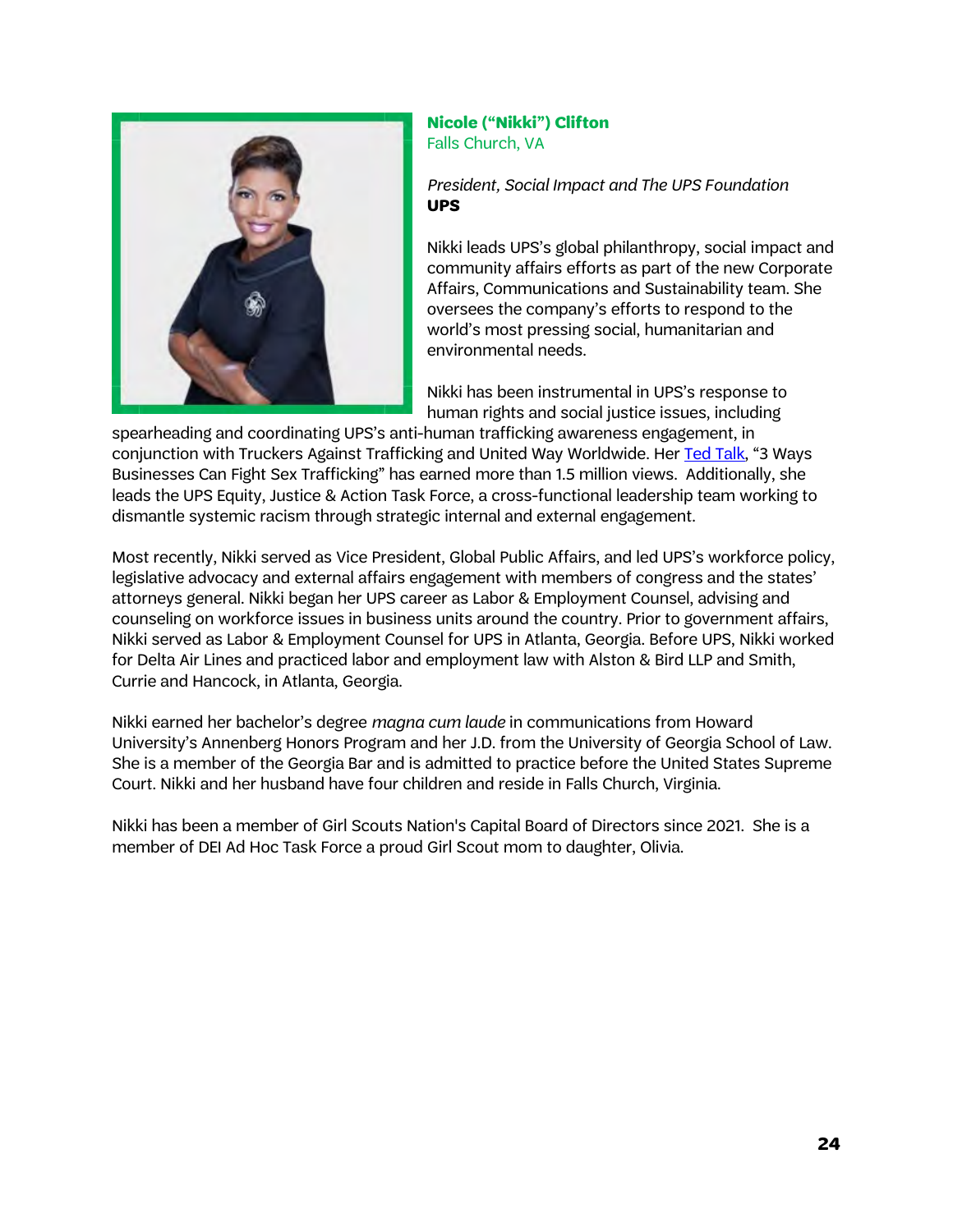

#### **Nishita Henry** Alexandria, VA

## *Principal, US Consulting Chief Innovation Officer* **Deloitte Consulting LLP**

In this role Nishita drives the firm's innovation agenda by working with cutting-edge technologies, engaging the startup community, and driving the transformation of next generation technologies into practical solutions for Deloitte's clients. Previously, Nishita served as Deloitte's Federal Technology Leader, responsible for providing advisory, implementation, and operations services to every cabinet-level agency in the US government. In that role she led more than 3,000 practitioners as they

assisted Federal agencies in transforming into more efficient, effective organizations. Nishita regularly advised Federal CIO's and technology leaders on topics of modernization and innovation, digitizing government, cloud strategy, and customer experience.

Nishita is a Lifetime Girl Scout member and has been a member of Girl Scouts Nation's Capital Board of Directors since 2018. She is a member of the Major Gifts Society, and the Investment and Grievance committees. She is also a former member of the Strategic Planning Ad Hoc Committee, STEM Advisory Group, former cookie mom and mother of a Girl Scout.



## **Rory Maynard** Herndon, VA

*Director of Legislative Affairs for Space and Missile Defense Programs* **Lockheed Martin**

In 2004, Rory began his position with Lockheed Martin as Director, Legislative Affairs for Space and missile Defense Programs. Prior to this assignment, Rory spent three years as the Deputy Director of Legislative Liaison at the National Reconnaissance Office (NRO). He supported all NRO programs by working with the Appropriations and Authorizations Committees through hearing preparation, Questions for the Record, Congressionally Directed actions,

budget appeals, and Congressional member and staff visits. He worked extensively with the Legislative Liaison staffs of the Military Services, the Secretary of Defense, and the Intelligence Community.

Rory is from the Midwest, born and raised in Hampshire, IL. He graduated from Hampshire High School and the United States Air Force Academy, where he received a Bachelor of Science Degree and his commission as a second lieutenant.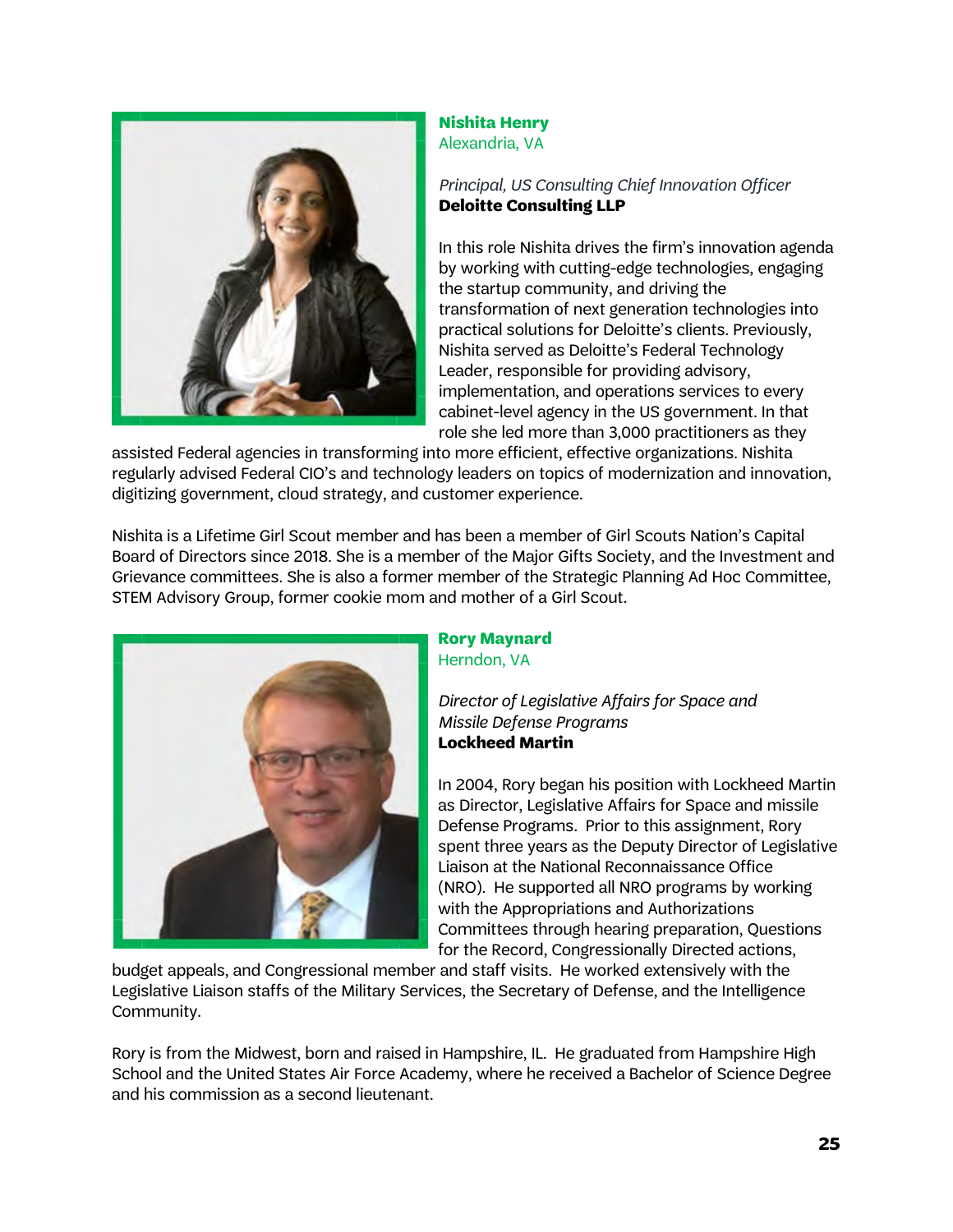Throughout his military career, Rory received many awards and recognition including several from the NRO. Along with his degree from the Academy, Rory has a master's degree in Management and Administration from Central Michigan University, is a graduate of the Air War College and the Air Command and Staff College and has been awarded Level II certification in Program Management.

Rory has been a member of Girl Scouts Nation's Capital Board of Directors since 2018. He is a member of the Major Gifts and Golf Classic committees, and the father of a Gold Award Girl Scout. He is also a Boy Scout Life to Eagle Coordinator.



#### **Jodi Morton** Ashburn, VA

### *Managing Director and Chief Data Officer* **KPMG**

As Chief Data Officer, Jodi drives the firm's data strategy and operations to build a state-of-the-art data supply chain, and the related governance, standards and processes. Prior to joining KPMG, Jodi worked at Freddie Mac for 15 years, most recently as Vice President and Chief Data Officer for the Single-Family Business. Jodi is also an alumnus of PwC.

Jodi is a CPA. She earned a master's degree in finance from American University, a B.S. in

accounting and B.S.in business administration from the College of Charleston in Charleston, SC.

Jodi has been a member of Girl Scouts Nation's Capital Board of Directors since 2021, a member of the Nominating Committee, and is serving as the co-chair of the Major Gifts Committee. She is passionate about Girl Scouts and has held several volunteer positions in the Council including most recently National Delegate for the 2020 National Council Session. She is also a member of the DEI Ad Hoc Task Force, Women's Advisory Board (WAB), an Adult Educator and Area Training Manager. She is a former member of the STEM Advisory Group and has held other Girl Scout positions such as Association Money Manager, Troop Leader, Association Delegate, LOGO Chairperson (Loudoun Older Girl Organization), Gold Award Panel Member, and Service Unit Manager.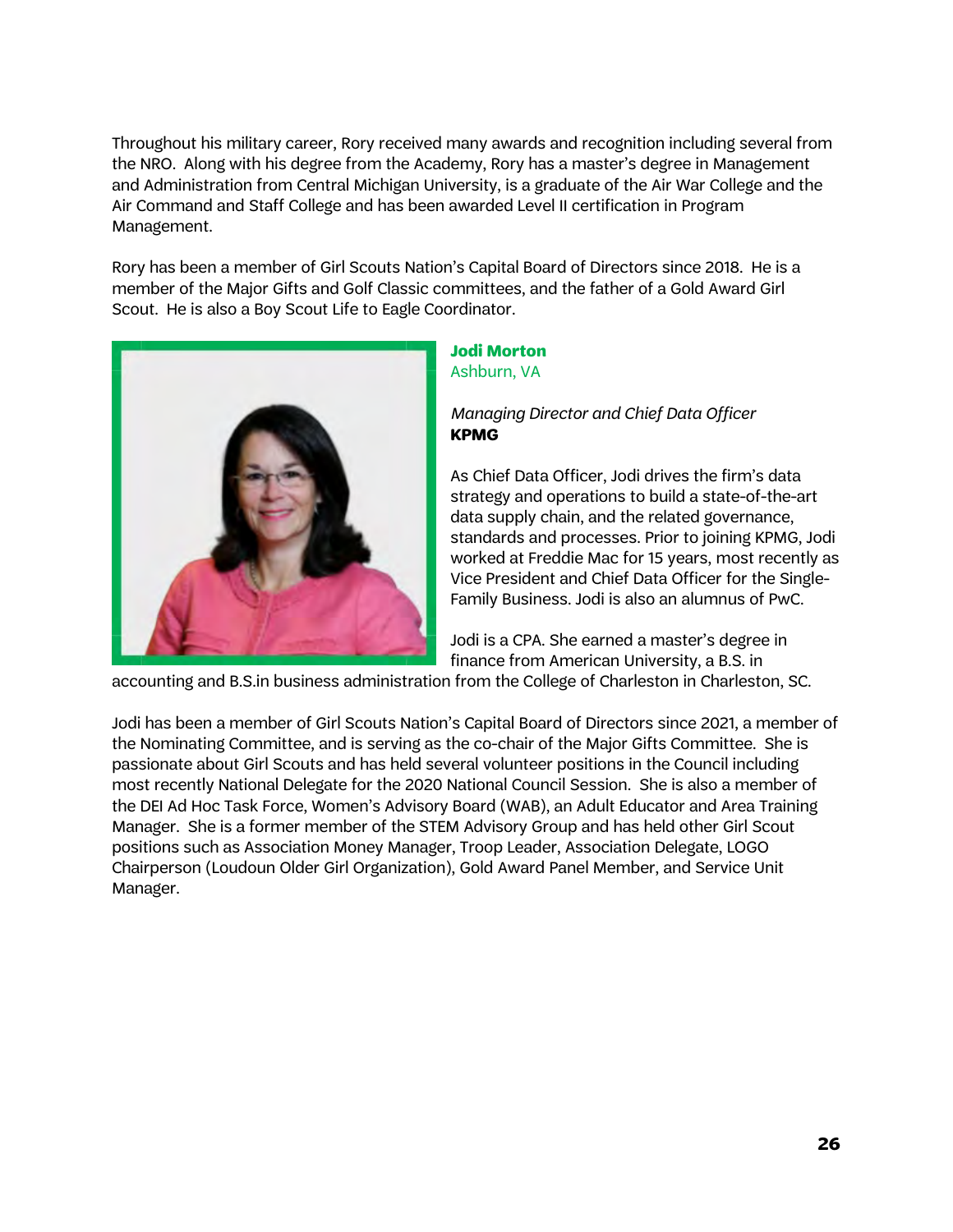

#### **Susan J. Moser** Arlington, VA

*Managing Partner, Washington DC* **Cherry Bekaert LLP**

Founder and leader of the Firm's Government Contractor Services group and Managing Partner of Cherry Bekaert's Washington, DC, practice, Susan provides a unique insight into the needs and perspectives of her clients. She assists government contractor and technology clients with a wide array of accounting and consulting services, including strategic assessment plans, business process reviews regulatory guidance, proposal pricing and cost strategies.

After bringing her operational experience in industry to Cherry Bekaert in 1997, Susan became a Partner in 1999 and then moved to the Washington, DC, office to serve as Partner-in-Charge in 2006. Specialties/areas of expertise includes Business Systems Compliance, Contract Closeouts, Contract Compliance, Cost Accounting Standards (CAS), DCAA Audit Requirements, Defense Federal Acquisition Regulations (DFAR), Federal Acquisition Regulations (FAR), Government Contractor Consulting Services, and Indirect Rates. Susan is a frequent speaker on complex issues affecting government contractors and is a subject matter expert on compliance with the Federal Acquisition Regulations.

Susan's professional involvement includes Northern Virginia Chamber of Commerce Executive Committee & Treasurer of Board, Economics Club of Washington, Professional Services Corporation (PSC), and Leadership Greater Washington (Class of 2010). Susan is Board member for the National Capital Chapter Leukemia & Lymphoma Society, Board Chair for Habitat for Humanity of Washington, DC, and was named a "Woman Who Mean Business" by the Washington Business Journal in 2010.

Susan grew up as a Girl Scout in our Council and her mother and grandmother were both troop leaders. Susan received her Bachelor of Science in Accounting from Virginia Commonwealth University and was a Girl Scout Brownie troop leader in our council for five years after graduation.

Susan has been a member of Girl Scouts Nation's Capital Board of Directors since 2020. She is Chair of the Governance Advisory Committee, member of the Investment and Audit Advisory committees, Women's Advisory Board (WAB), and Major Gifts Society.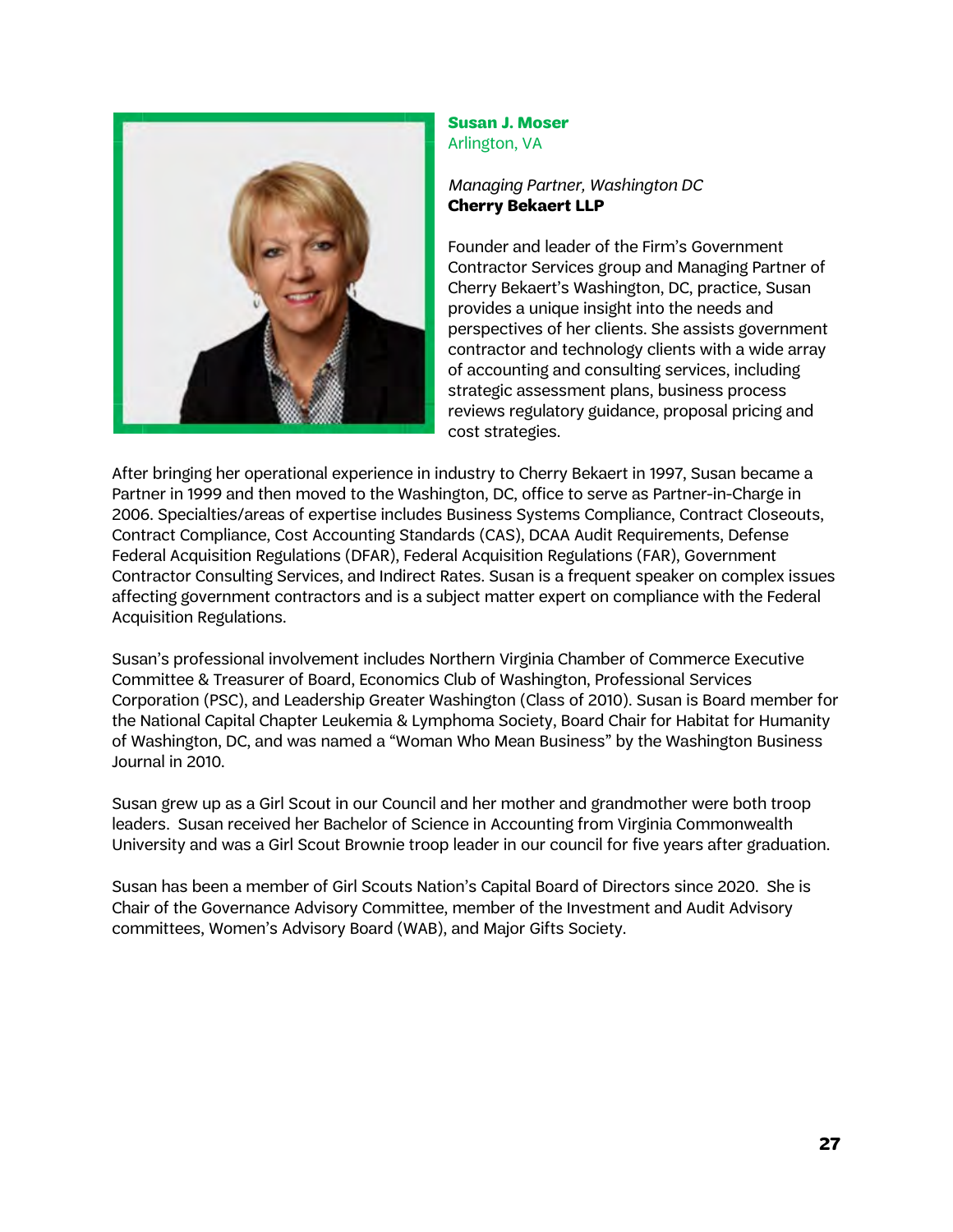

#### **Barbara Ostrom** Vienna, VA

## *Senior Engineer – Transportation* **Wood Technical Consulting Solutions**

Barbara completed college under the Army ROTC program graduating with degrees in Civil Engineering. After fulfilling her obligation with a tour at Fort Leonard Wood, Missouri (Dogwood Trails Girl Scout Council), she joined the Maryland State Highway Administration. Her studies in transportation planning led to her heading the Traffic Forecasting Section. She developed a fascination with data, particularly truck counting and weighing that has

been a major component of her on-going engineering career.

Barbara is a Lifetime Girl Scout Member, having been active for more than 40 years. She belonged to several troops in this Council in the Arlington area as a girl. She earned her First Class as a 9th grader at what was then Williamsburg Junior High School. While active in other councils she was a troop leader, ran day camps, served as service unit cookie manager and as a registrar, all when the most advanced technology was paper, pencil and a four-function calculator. On returning to the council in the early 1990s, she became involved in various volunteer positions including Adult Educator, Service Unit Manager, and Service Unit Money Manager. Passionate about the outdoor opportunities that left such a positive impression on her as a girl, she prioritizes her educational and philanthropic efforts in the Council for our camps.

Barbara has been a member of the Board of Girl Scouts Nation's Capital since 2017. She is a member of the Major Gifts Society, and former member of the Bylaws Revision Ad Hoc Committee and the SHARE Task Force.



## **Edward Geoffrey Sella** Kensington, MD

*President & CEO / Financial Advisor* **SPC Financial, Inc.**

Geoff ioined SPC Financial® (SPC) in 1983. He has spent over the last three decades transforming SPC from a modest investment management and tax planning practice, into a highly specialized, nationally recognized, award winning, Independent SEC Registered Investment firm... equipped with a seasoned group of cross-trained, wealth management, estate and tax planning advisors. Geoff has also spent two decades as a partner in Sella &

Martinic, LLC, (S&M) Certified Public Accountants and continues to advise, consult and educate those around him with his vast understanding of the financial world and the challenging financial obstacles they may face.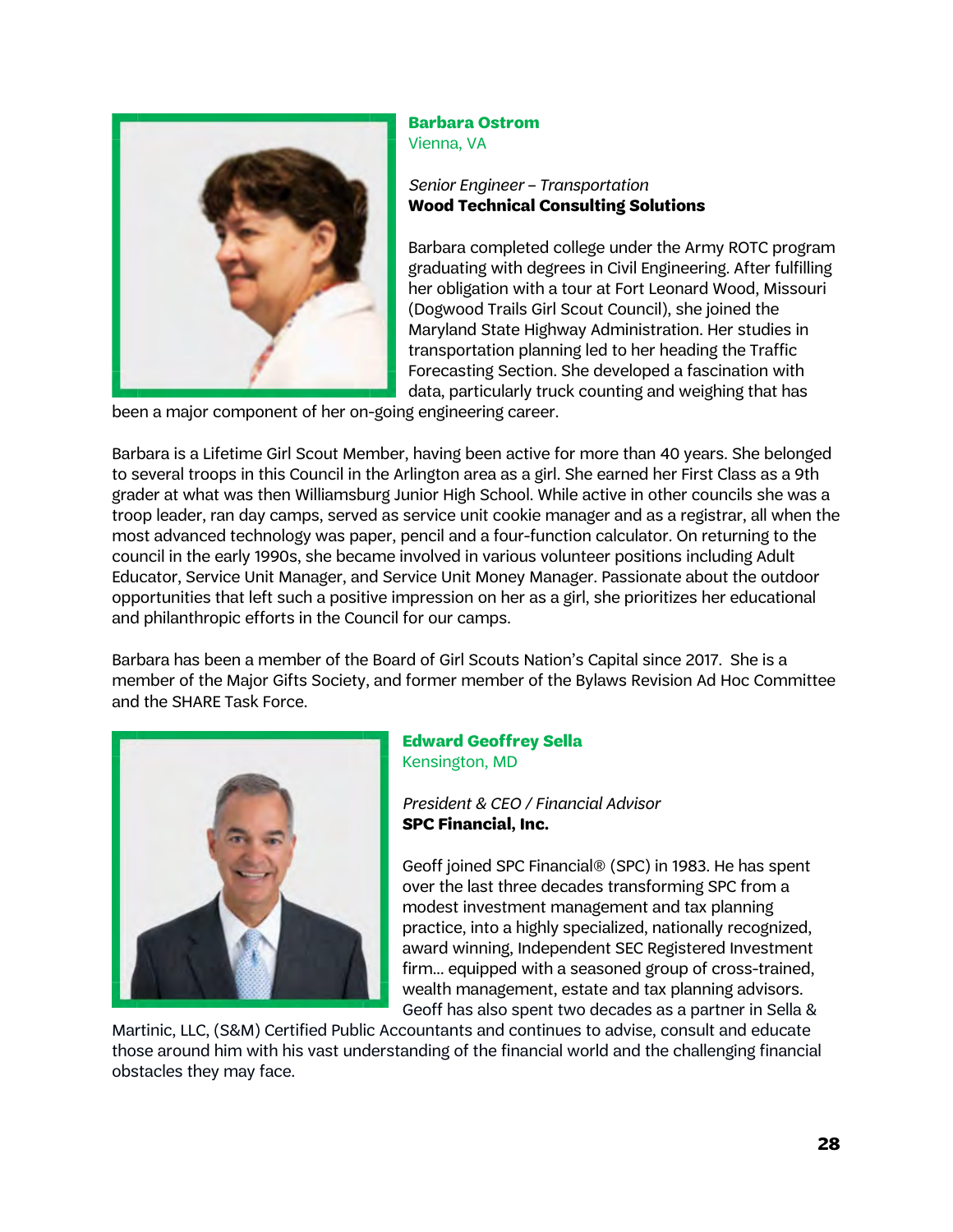Geoff is dedicated to helping his expanding diverse client roster skillfully plan and execute their investment goals, through estate and income tax planning programs, retirement, succession, college and legacy planning, portfolio management, asset transfer strategies as well as wealth management preservation programs.

Geoff is a native Washingtonian and believes in giving back to the community through corporate sponsorships and good will. Geoff serves as a Board Member for the Middlesex Beach Association in Bethany Beach, Delaware. When he manages to find free time, outside of the financial spectrum, he spends time at the beach and catching up with his maturing family. Geoff resides in Kensington, Maryland with his wife Paula, and two of his four sons. Geoff received a degree in Accounting from Marquette University.

Geoff has been a member of the Board of Girl Scouts Nation's Capital since 2020. He is the chair of the Investment Committee and a member of the Major Gifts Society. He is also a member of Girl Scouts of the USA Pension Advisory Committee.



## **Carolyn Thompson** Vienna, VA

*Managing Principal & CEO* **Merito Group, LLC**

Carolyn is Managing Principal of the Merito Group, a nationwide talent acquisition consulting firm providing retained and direct hire executive search, RPO and sourcing programs for highly cleared professionals as well as general contingent labor services across the US.

What most people don't know is that Carolyn is also a serial entrepreneur across multiple industries. Since 2013,

she has launched: The Washington Women's Leadership Initiative (WWLI.org) – a 501(c)3 membership organization with over 200 women leader members; BioPharma Global (www.biopharmaglobal.com) – a global biotech regulatory affairs firm facilitating FDA and EMA approvals for new and investigational drugs and devices with as specialty in rare diseases and unmet needs; The Elevar Group (www.elevargroup.com) – global continuing education provider for ICF credentialed coaches; ResellXL (www.resellxl.com) – online consignment retailer for plus size clothes, shoes and accessories; Resale Global (www.resaleglobal.com – inventory software and ecommerce software as a service for the consignment industry allowing local stores to go global in one click; and ShopBrite (www.shopbrite.com) – sustainable shopping and fashion aggregator for consignment shoppers where people can enter their measurements online and see all the unique items that fit them now or within an inch of alteration (launching 2020).

She resides in the Washington, DC and Miami, FL areas and is frequently called upon by national magazines, trade journals, and news organizations such as The Washington Post, The Wall Street Journal, NPR, CNN and MSNBC to contribute content on a variety of topics.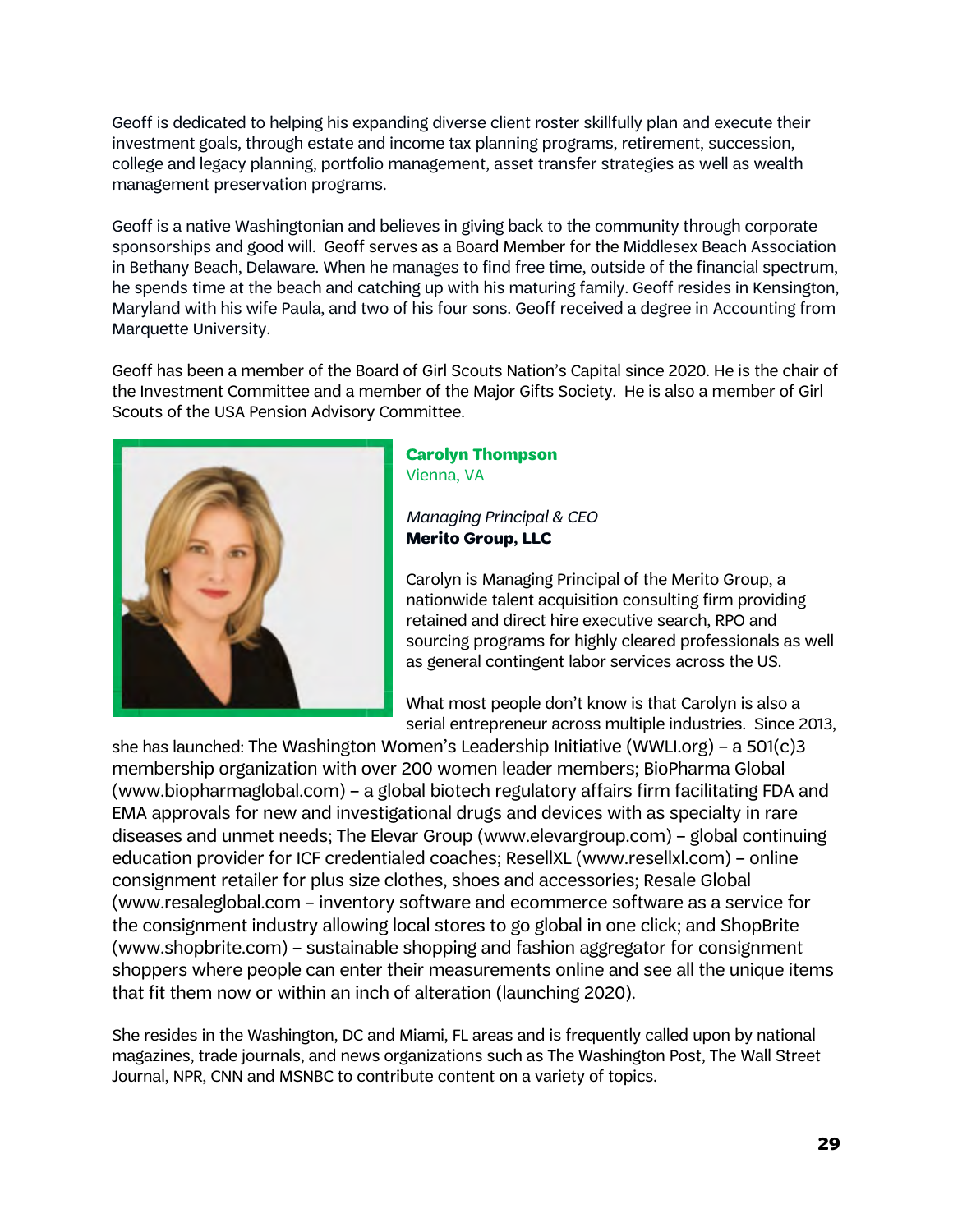Carolyn is a Trustee of Kansas State University, has written a few books, and sits on several boards. She is an active member of Women in Bio, ACG, the National Speakers Association, the Pinnacle Society, and a credentialed member of the International Coach Federation. Carolyn received bachelor's degree in Business Administration from Kansas State University. She grew up as a top Girl Scout cookie seller in Kansas.

Carolyn has been a member of the Board of Girl Scouts Nation's Capital since 2017. She is a member of the Nominating Committee, Golf Classic Committee, Major Gifts Society, and former co-chair of the Major Gifts Committee.



## **Harriett Thompson** Ashburn, VA

*Manager, Software Development & Programming* **Beacon Health Options, Inc.**

Harriett has held several volunteer positions in Girl Scouts since 2003, including Second Vice President of Girl Scouts Nation's Capital Board of Directors, Association Chair, Service Unit Manager, Association Nominating & Referral Chair, Troop Leader, National Delegate to GSUSA convention, Strategy Refresh Team Leader, and SHARE Regional Cochair. She currently serves as an Adult Educator and is still a

member of both her Service Unit and Association teams.

Harriett received a bachelor's degree in Electrical Engineering from the University of Virginia.

Harriett started a new term as member of Girl Scouts Nation's Capital Board of Directors in 2020 and is a member of the Nominating Committee, and former co-chair of the Strategic Planning Ad Hoc Committee. She is a Lifetime Girl Scout Member, and a proud member of the Juliette Low Legacy Society.



### **Cheryle Thorne-Harris** Alexandria, VA

*Former Vice President* **Burke & Herbert Bank**

Cheryle joined Burke & Herbert Bank in 2018 and was the Vice President and Relationship Manager in Commercial Banking. She has nearly 30 years of experience in personnel management, banking, lending, and treasury management. Cheryle's strong Treasury Management background, combined with her experience in banking and lending, allowed her to provide all-encompassing solutions for her clients. A diligent problem-solver,

Cheryle consulted with her clients to ensure she finds the right banking and borrowing solutions for their businesses.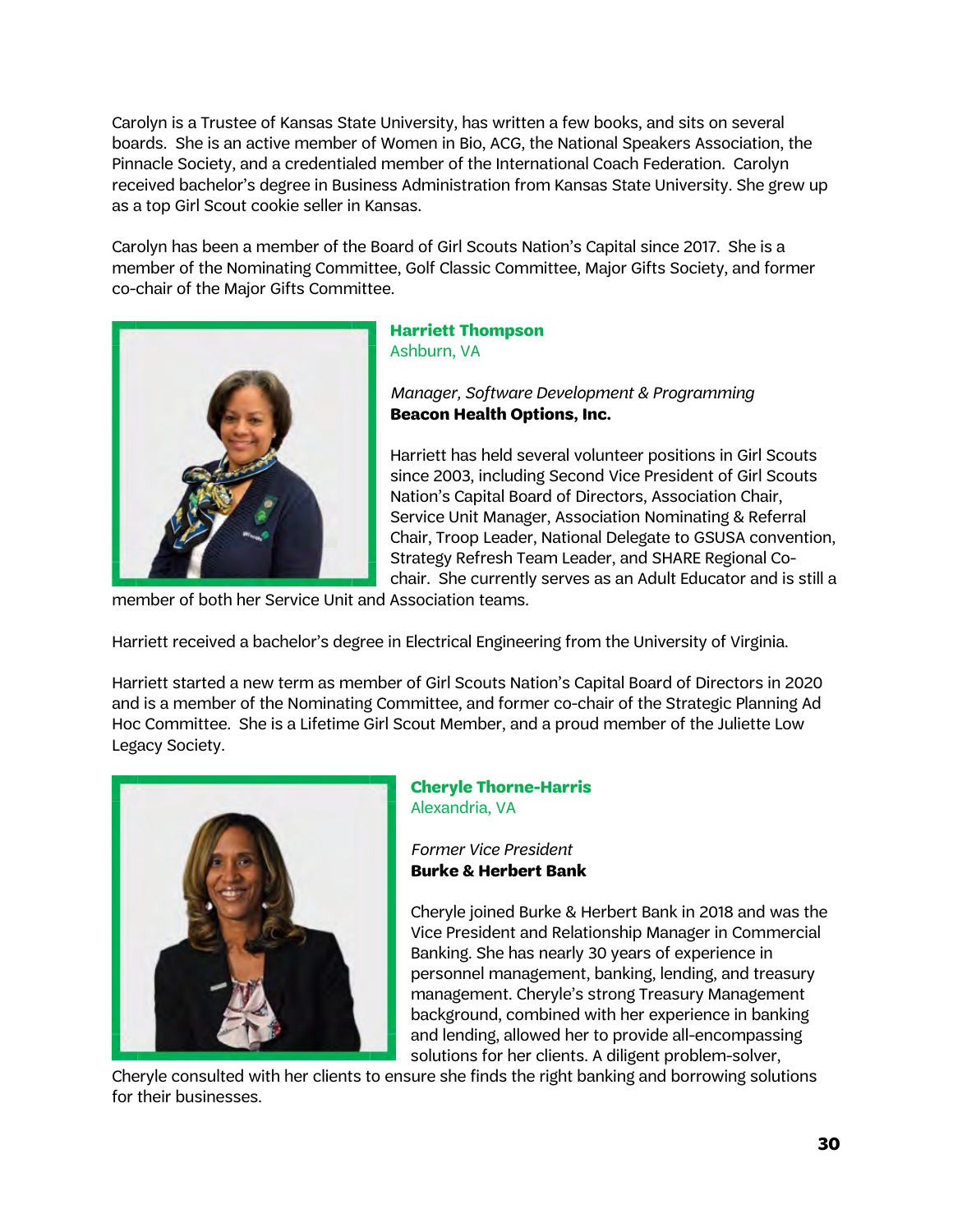Previously to joining Burke & Herbert Bank, Cheryle was a Senior Vice President at BB&T Bank, where she managed a large loan and deposit portfolio for not-for-profit and municipal clients. She also worked in Treasury Management at SunTrust Bank and Bank of America and was recognized as a top loan producer. In addition to her work as a Commercial Banker, Cheryle is involved in a number of community and volunteer activities, including her current membership on the Board of Directors of Communities in Schools/Virginia. Cheryle was the Board Chair of Girl Scouts of Colonial Coast before moving to the Washington DC area.   She has received several awards and honors for her volunteer service and leadership.

Cheryle is a Lifetime Girl Scout member and became a member of Girl Scouts Nation's Capital Board of Directors in 2020. She is the co-chair of the DEI Ad Hoc Task Force, member of the Women's Advisory Board (WAB), and former member of the Strategic Planning Ad Hoc Committee.

# **ONGOING MEMBERS OF THE NOMINATING COMMITTEE**



**Christy Brundage** Washington, DC

*Human Resources Manager* **Intel Corporation**

Christy is the Global Head of HR for Intel's Government, Markets, and Trade (GMT) organization. In this role, she partners with the Chief Government Affairs Officer to drive a positive employee experience, winning culture, and innovative ways of working. She is based in Washington, DC. As a 15-year Intel veteran, Christy has contributed to the company's brand and reputation as a diverse employer of choice. She passionately advocates to ensure all employees' voices are heard, listened and

responded to. She has held other important roles at Intel, including relocation and immigration manager, transition and change manager, strategic employee relations manager, employee resource group manager, diversity program manager, career resource center manager, and HR business partner.

Prior to joining Intel, Christy gained a depth of experience at Eli Lilly and Company, General Electric Company, and Arthur Andersen LLP. She has a M.S. in Human Resource Management and a B.S. in Accounting from Purdue University. She holds the designation of Professional of Human Resource Management through the HR Certification Institute. Christy has served as an adjunct human resources professor at the University of New Mexico, Anderson School of Management.

Away from the office, Christy is just as passionate and active with many organizations in her community. She has served on nonprofit boards including the United Way of Central New Mexico Center for Nonprofit Excellence and Gregory's Fresh Marketplace. She and her husband founded the non-profit, Tools for Learning Outreach Services. In collaboration with the Girl Scouts of New Mexico Trails, they implemented Generation STEM, a robotics program serving New Mexico girls in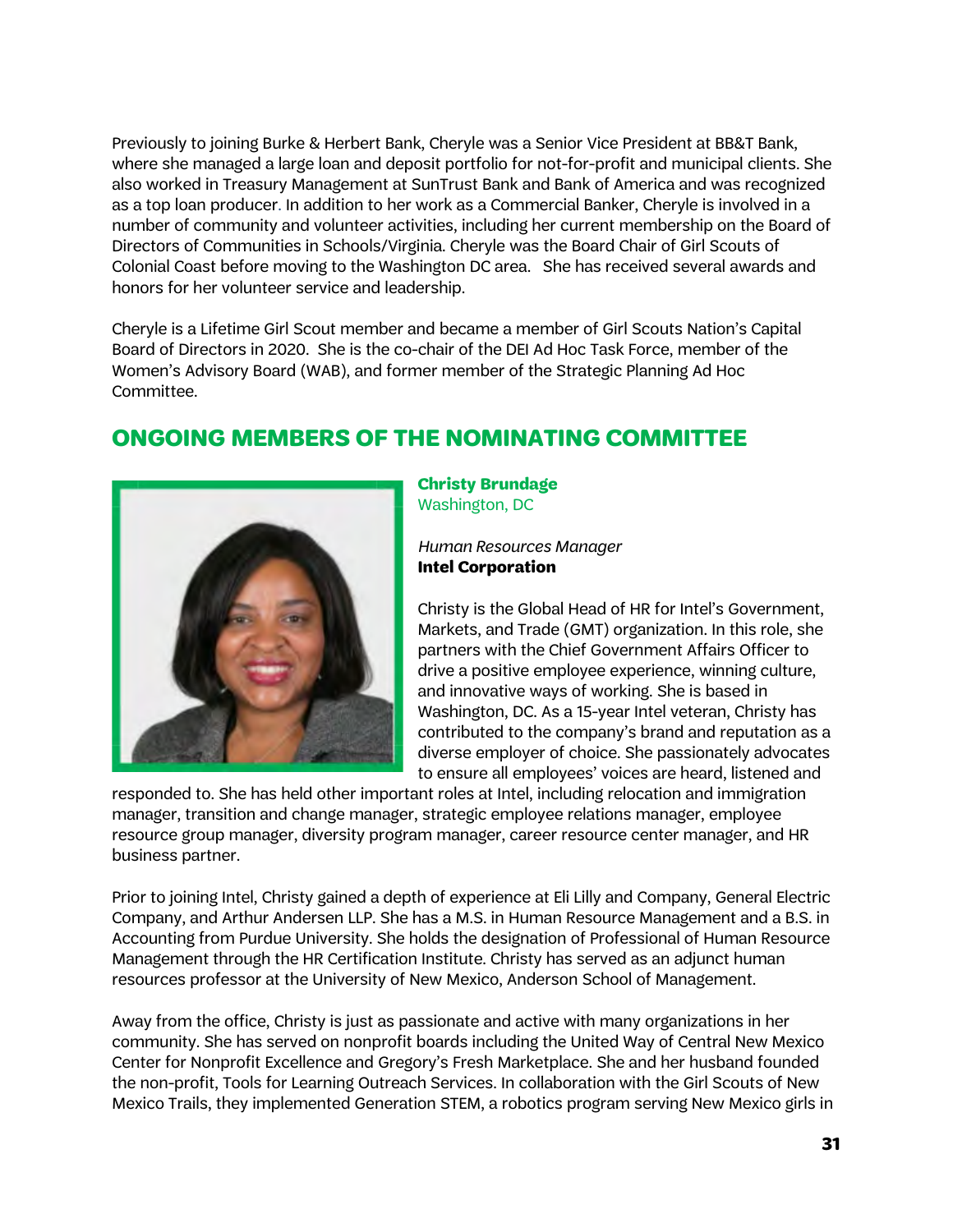rural areas who have historically lacked access. Moving to the D.C. area was no different. Her current focus is volunteering as a Troop Leader and serving on the Gold Award Scholarship Panel for Girl Scouts Nation's Capital.

Christy was recognized by New Mexico Business First as a 40 Under Forty Honoree. She was named Working Mother Magazine's Working Mother of the Year; and received the Circle of Achievement Award from the Girl Scouts of New Mexico Trails for her volunteer work as a New Mexico Junior First® LEGO® League coach.

Outside of work Christy enjoys exploring the Eastern Seashore (catching crabs, visiting beaches, and kayaking) with her husband Aaron and their three daughters.

Christy has been a member of Girl Scouts Nation's Capital Nominating Committee since 2021.



## **Jeri A. Fellerman** Fairfax, VA

*Principal* **RRP Global, LLC**

Jeri is a Principal at RRP Global, LLC where she provides advice and guidance to financial institutions on risk management, credit administration, credit review and sales processes.

Jeri has 35 years of experience in the banking industry in a variety of locations including Anchorage, Alaska, Denver, Colorado and for the past 26 years, in Washington, D.C. Her experience ranges from commercial and industrial banking to

non-profit and commercial real estate finance. Prior to RRP Global, Jeri was an Executive Vice President & Senior Credit Officer at EagleBank, where she directly managed the bank's Loan Documentation and Pre-Closing Departments; served as a voting member of the bank's Management Loan Committee; and oversaw other credit related functions within Credit Administration. Jeri also spent three years as a Senior Vice President & Market Executive managing EagleBank's Northern Virginia Commercial Banking office, and 11 years as a Senior Vice President & Senior Relationship Manager at Wells Fargo Bank. She also held similar positions at SunTrust, Bank of America and Riggs Bank.

Jeri is active in the community and serves on the Board of Directors of The Women's Center in Vienna, Virginia; The Foundation for Fairfax County Public Schools; and is a member of the Dean's Advisory Council for The Johns Hopkins Carey Business School.

Jeri received a B.A. in International Affairs from Lewis & Clark College in Portland, Oregon, and a M.S. in Business with a concentration in Finance from The Johns Hopkins Carey Business School in Baltimore, Maryland.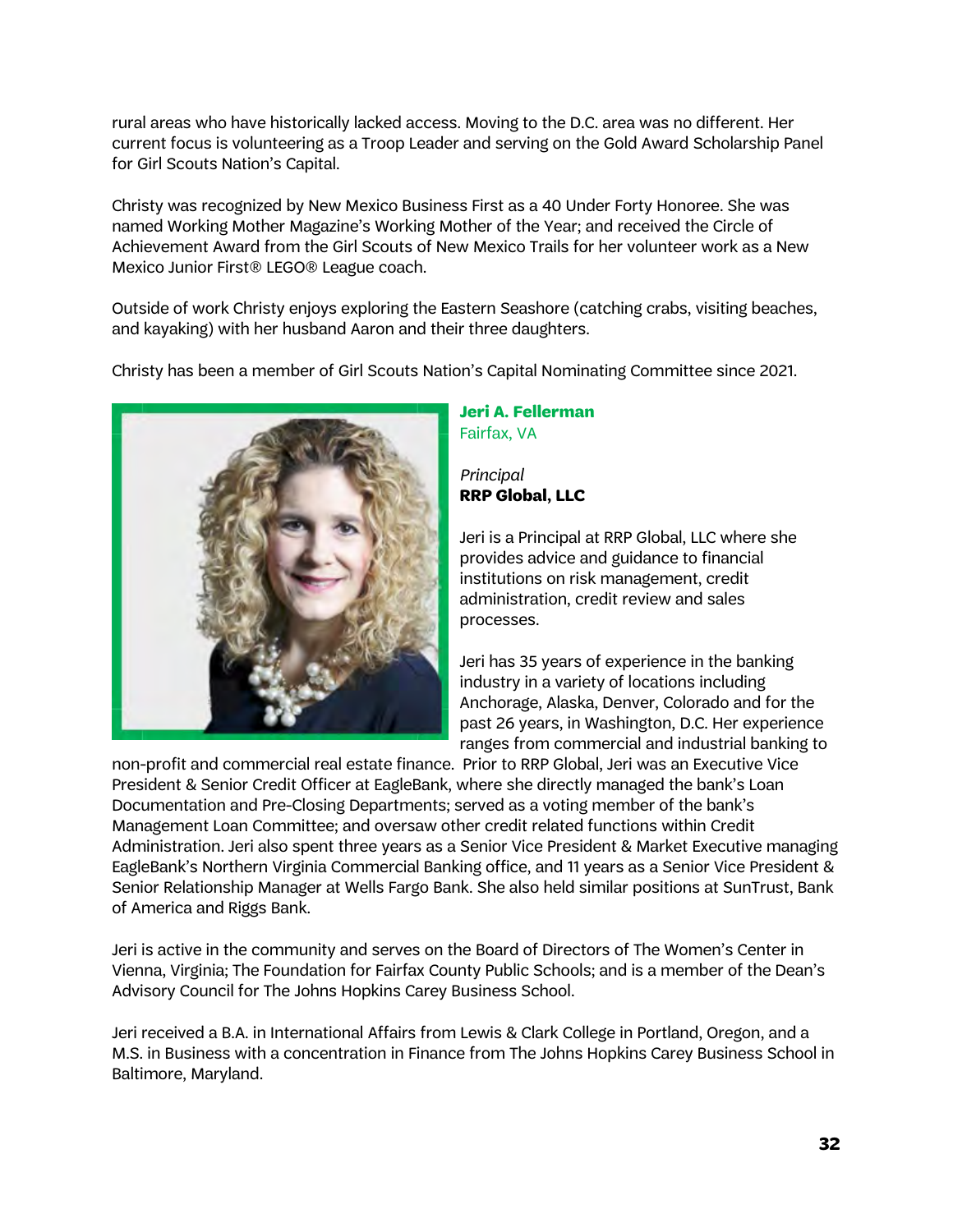Jeri has been a member of the Nominating Committee since 2020 and formerly served for six years as Treasurer of the Board of Girl Scouts Nation's Capital. She has mentored girls for many years at Camp CEO and is a Lifetime Girl Scout Member.



#### **Jodi Morton** Ashburn, VA

## *Managing Director and Chief Data Officer* **KPMG**

As Chief Data Officer, Jodi drives the firm's data strategy and operations to build a state-of-the-art data supply chain, and the related governance, standards and processes. Prior to joining KPMG, Jodi worked at Freddie Mac for 15 years, most recently as Vice President and Chief Data Officer for the Single-Family Business. Jodi is also an alumnus of PwC.

Jodi is a CPA. She earned a master's degree in finance from American University, a B.S. in accounting and B.S.in business administration from the College of Charleston in Charleston, SC.

Jodi has been a member of Girl Scouts Nation's Capital Board of Directors since 2021, a member of the Nominating Committee, and is serving as the co-chair of the Major Gifts Committee. She is passionate about Girl Scouts and has held several volunteer positions in the Council including most recently National Delegate for the 2020 National Council Session. She is also a member of the DEI Ad Hoc Task Force, Women's Advisory Board (WAB), an Adult Educator and Area Training Manager. She is a former member of the STEM Advisory Group and has held other Girl Scout positions such as Association Money Manager, Troop Leader, Association Delegate, LOGO Chairperson (Loudoun Older Girl Organization), Gold Award Panel Member, and Service Unit Manager.



### **Jeri K. Somers** Washington, DC

*Mediator and Arbitrator* **The McCammon Group** - Alternate Dispute Resolution (ADR)

In her role at The McCammon Group as an ADR neutral, the Honorable Jeri K. Somers mediates and/or arbitrates government contracts matters, construction matters, and other industry disputes. She is also a partner with the Potomac Law Group, PLLC, a new model law firm, where she provides legal guidance in government contracts, construction, and other specialties, in addition to providing

expert consultation and testimony in the area of federal government contracts.

Prior to retiring from the CBCA in 2021, Judge Somers presided over high-stakes trials with millions of dollars at stake and issued decisions in cases arising under the Contract Disputes Act,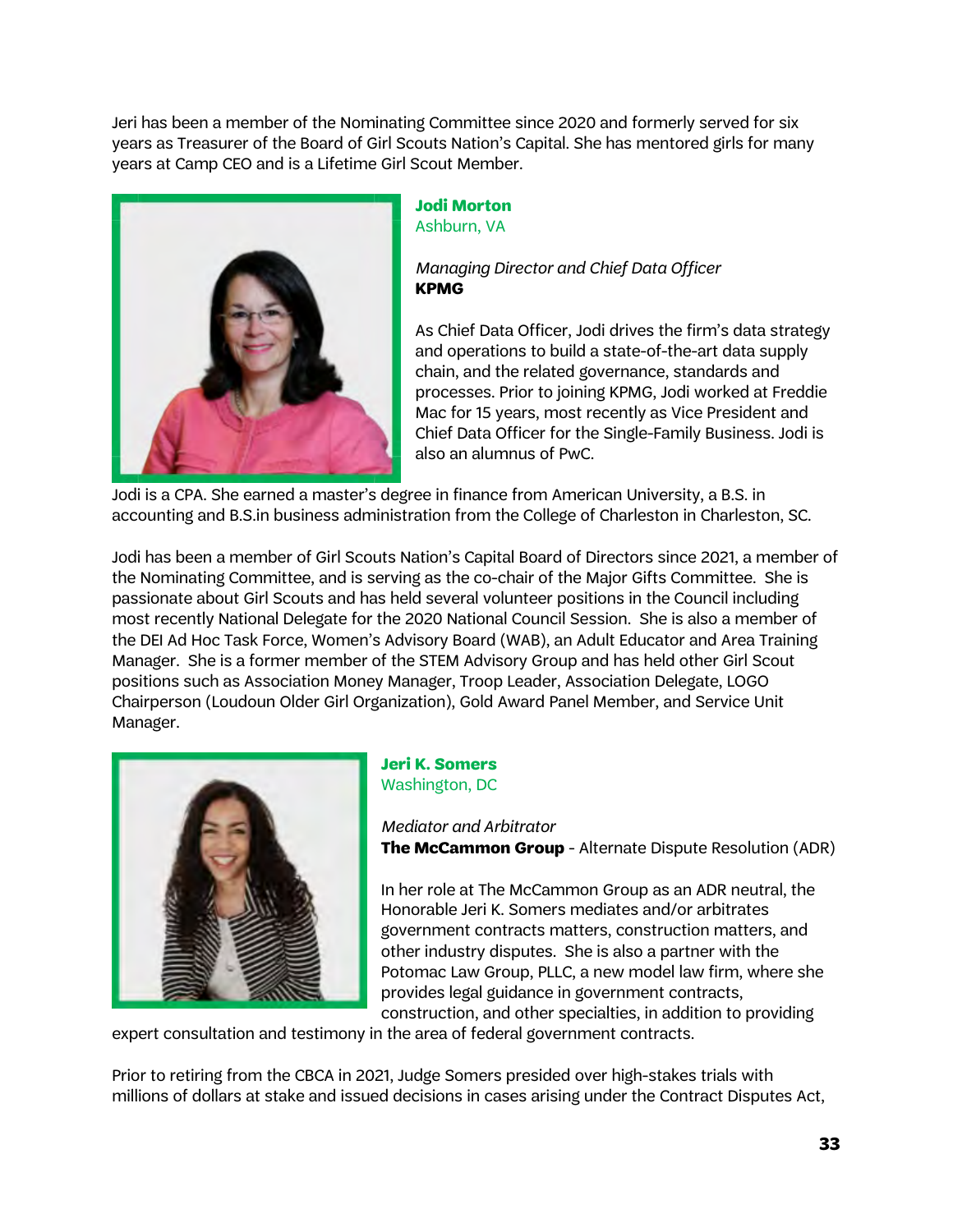and other unique statutory schemes. As chair, she was also responsible for the management of the CBCA, which has worldwide jurisdiction, and its budget. Judge Somers is widely known and respected in the government contracts community. Before her appointment as chair of the CBCA, she served as vice chair from 2008 until 2017. Prior to the creation of the CBCA in 2007, Judge Somers, served as an administrative judge on the Department of Transportation Board of Contract Appeals.

Judge Somers' impressive record across her 35 years in legal practice began when she served in the US Air Force as a lawyer in the Judge Advocate General Corps. While on active duty, Judge Somers provided legal advice on international law of war issues, served as a prosecutor and defense counsel, and ultimately litigated cases before the Armed Services Board of Contract Appeals. After transitioning to the Reserves, Judge Somers served in the US Department of Justice (DOJ)'s Commercial Litigation Branch, where she litigated on behalf of the US in the Court of Federal Claims and in appeals before the United States Court of Appeals for the Federal Circuit, including some of the most high-profile government contracts cases of the era. She then spent six years as an AUSA in the Eastern District of Virginia (Alexandria division), litigating all manner of disputes, including one of the last "Scanwell" bid protest cases in US District Court. She also worked as a lawyer in private practice before her appointment to the DOT Board in 2003. Meanwhile, Judge Somers served for many years as the Staff Judge Advocate for the DC Air National Guard and provided critical guidance to the Commanding General during the attacks of September 11, 2001. Prior to retiring in 2008, with the rank of Lieutenant Colonel, Judge Somers served as a military judge in the USAF Reserves.

She has been a professorial lecturer in law at the George Washington University Law School since 2009, where she also serves on the school's Government Contracts Advisory Board, and as an adjunct professor at the American University Washington College of Law since 2018. She is actively involved in the American Bar Association's Public Contract Law Section. Judge Somers is member of Girl Scouts Nation's Capital Nominating Committee and a member of the Women's Advisory Board. She is also a Gold Award Girl Scout.



## **Harriett Thompson** Ashburn, VA

*Manager, Software Development & Programming* **Beacon Health Options, Inc.**

Harriett has held several volunteer positions in Girl Scouts since 2003, including Second Vice President of Girl Scouts Nation's Capital Board of Directors, Association Chair, Service Unit Manager, Association Nominating & Referral Chair, Troop Leader, National Delegate to GSUSA convention, Strategy Refresh Team Leader, and SHARE Regional Co-chair. She currently serves as an Adult Educator and is still a member of

both her Service Unit and Association teams.

Harriett received a bachelor's degree in Electrical Engineering from the University of Virginia.